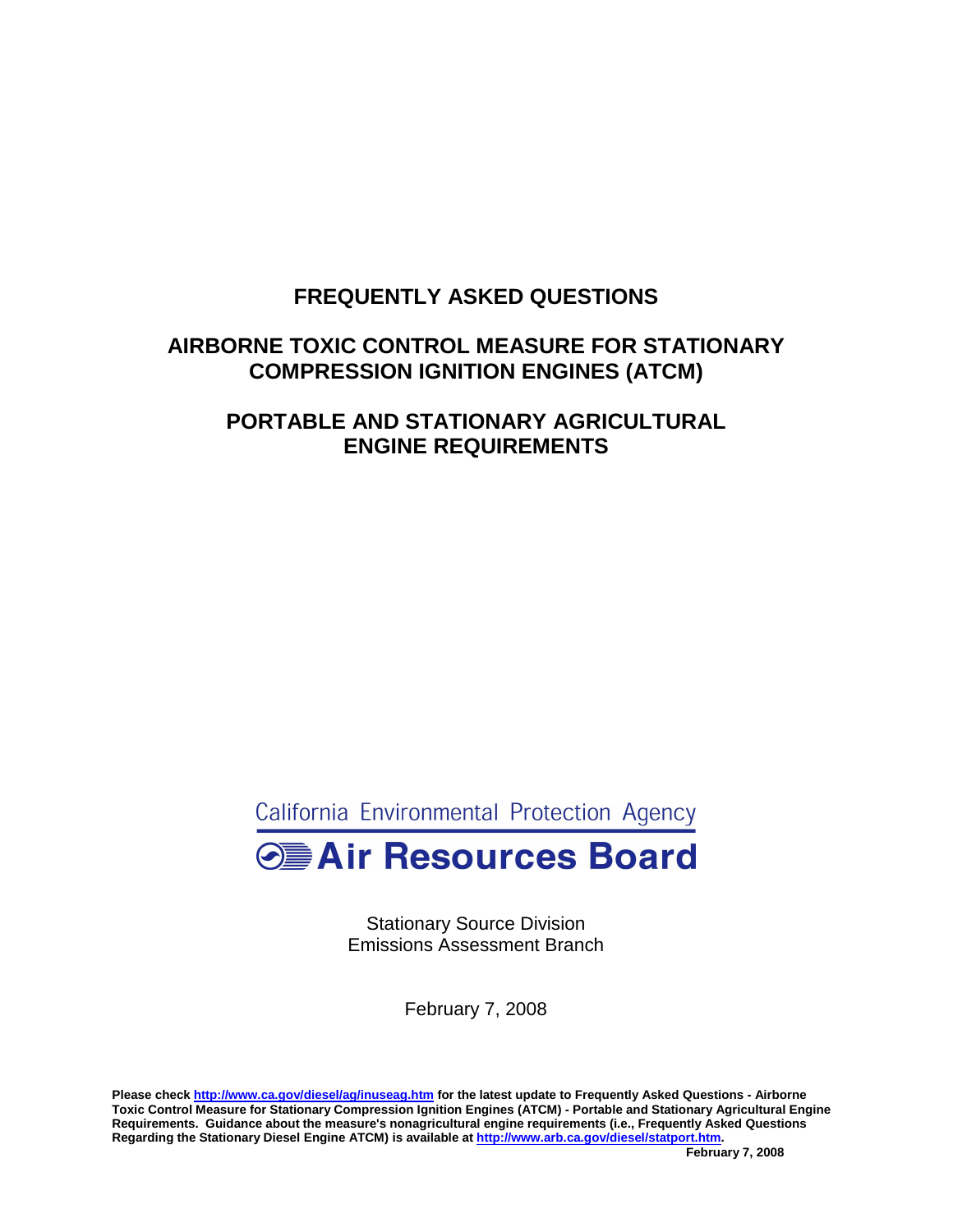# **Table of Contents**

| Section |                                                     | Pages     |
|---------|-----------------------------------------------------|-----------|
| Α.      | <b>Regulation Administration</b>                    | $1 - 2$   |
| В.      | Applicability                                       | $3-5$     |
| C.      | <b>General Requirements and Exceptions</b>          | $6 - 7$   |
| D.      | <b>Emission Limits and Compliance Dates</b>         | $8 - 13$  |
| E.      | <b>Registration/Fee/Reporting Requirements</b>      | $14 - 15$ |
| F.      | <b>Compliance Guidance</b>                          | $16 - 22$ |
| G.      | Local Air District and Air Resources Board Contacts | $23 - 30$ |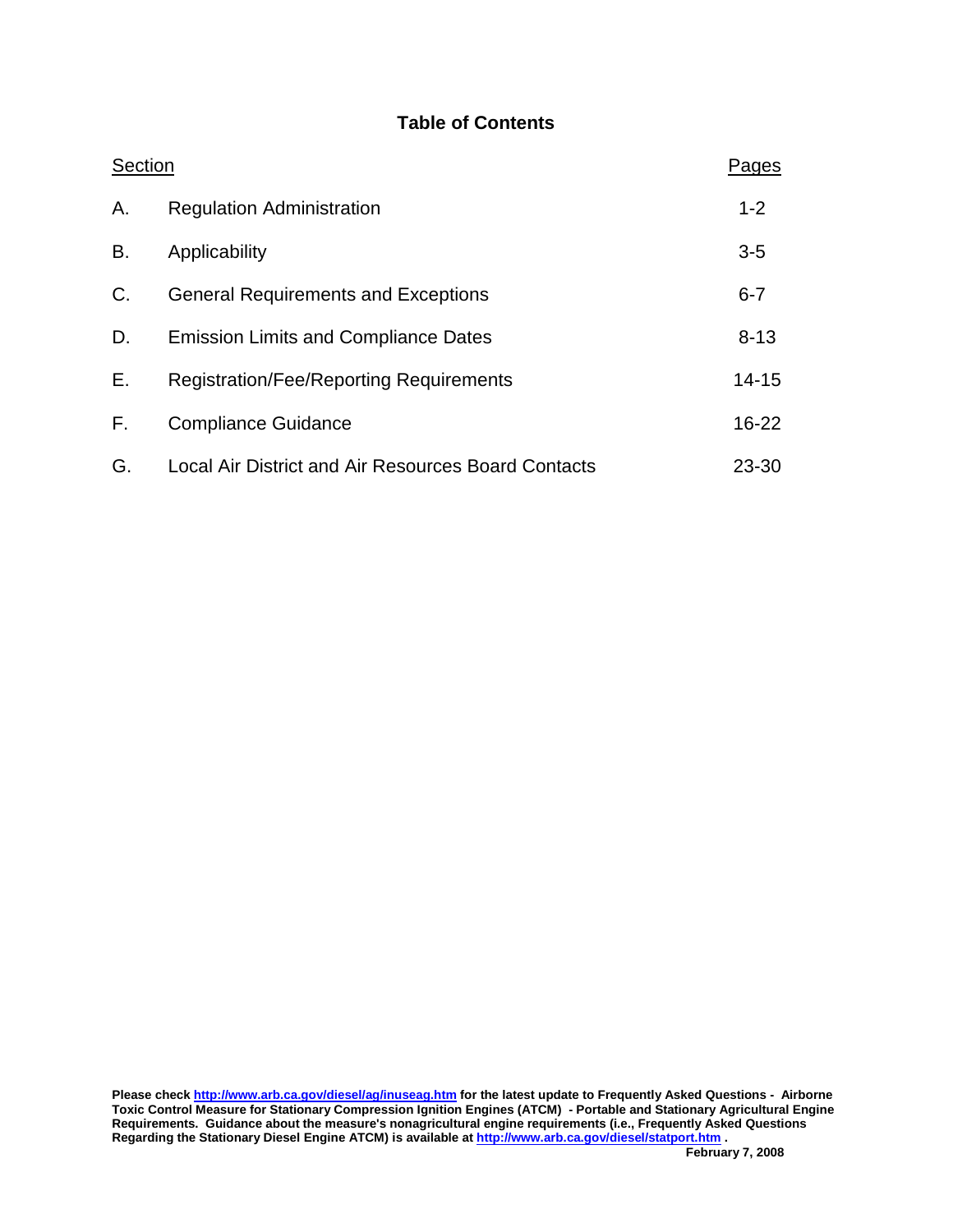# **A. Regulation Administration**

 1. **Question:** Who is responsible for issuing and enforcing air quality requirements for agricultural engines in California?

# **Answer:**

California Air Resources Board's (ARB or Board) Role - As authorized by State law, the Board has approved requirements to reduce diesel particulate matter (diesel PM) and other emissions from agricultural engines as part of the Airborne Toxic Control Measure for Stationary Compression Ignition Engines (ATCM or Stationary Diesel Engine ATCM).

 stringent, or additional air quality requirements for agricultural engines. For information about individual district rules, please see Section G of the FAQ for a Local Air Districts' Role - Local air quality management and pollution control districts are the primary agencies responsible for implementing and enforcing the ATCM. Local air districts may also issue, implement, and enforce equivalent, more list of local air district contacts.

 2. **Question:** If a local air district rule differs from the Stationary Diesel Engine ATCM, which requirements should be complied with?

# **Answer:**

 emission limit or emission limit compliance deadline if the ATCM and local district registration program requirements, provided ARB's Executive Officer finds such alternatives to be equivalent to those of the ATCM. The owner/operator must comply with the more stringent agricultural engine rule differ in these requirements. However, local air districts may require alternative

 3. **Question:** What is the status of the Stationary Diesel Engine ATCM's agricultural engine requirements?

# **Answer:**

 State emission limits for newly-purchased or installed stationary diesel agricultural engines have been in effect since January 1, 2005. At a public hearing on November 16, 2006, the Board approved additional emission limits for existing or "in-use" greater than 50 horsepower agricultural engines. New and in-use agricultural engine emission limits and exceptions to the limits are summarized in the answer to Question D-1 and registration requirements for both new and in-use agricultural engines are summarized in the answer to Question E-1. On October 18, 2007, these requirements became effective as amendments to the

 **Please check <http://www.arb.ca.gov/diesel/ag/inuseag.htm>for the latest update to Frequently Asked Questions - Airborne Toxic Control Measure for Stationary Compression Ignition Engines (ATCM) - Portable and Stationary Agricultural Engine Requirements. Guidance about the measure's nonagricultural engine requirements (i.e., Frequently Asked Questions Regarding the Stationary Diesel Engine ATCM) is available at<http://www.arb.ca.gov/diesel/statport.htm>.**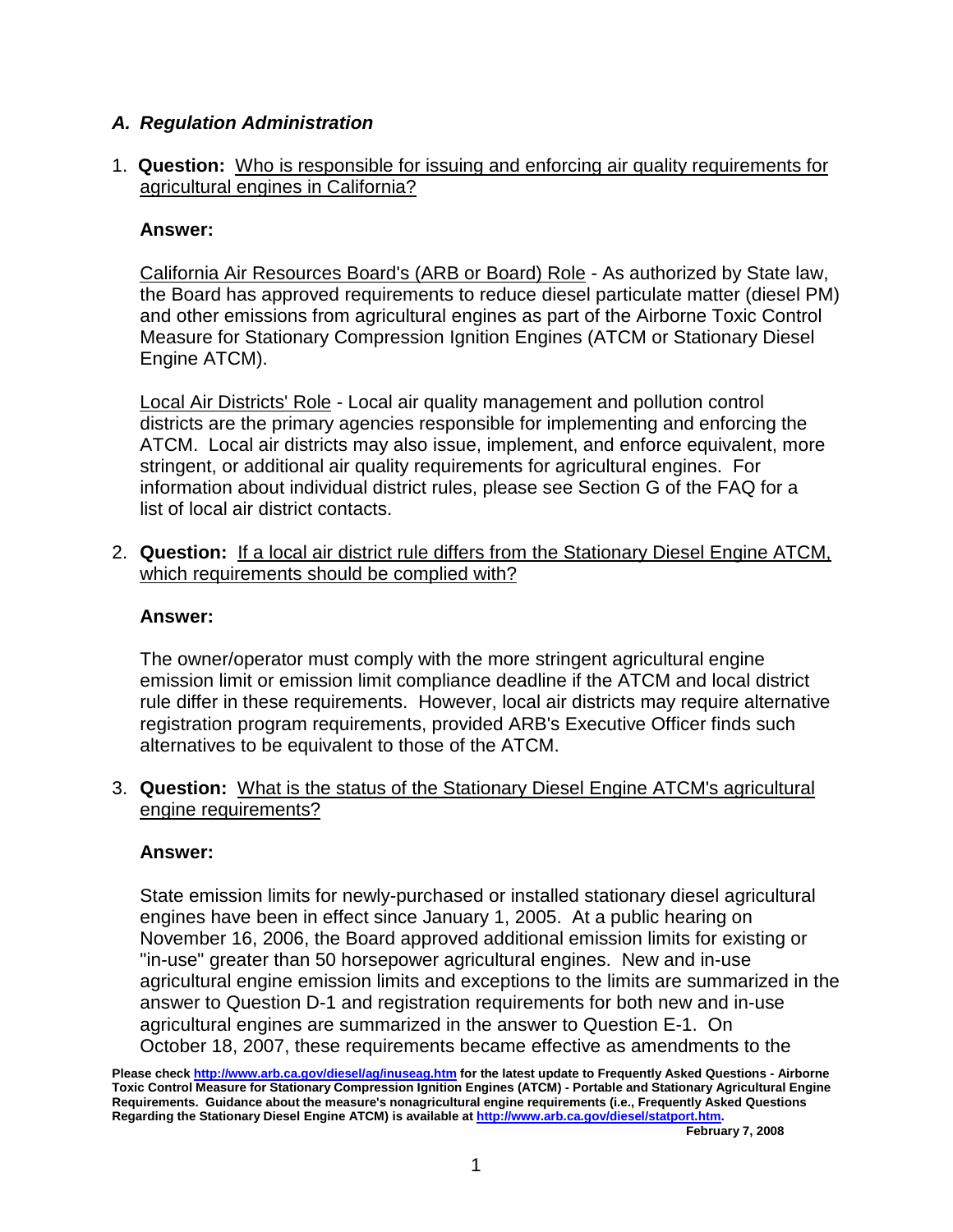Stationary Diesel Engine ATCM (title 17, California Code of Regulations, sections 93115.1 through [93115.15](https://93115.15)). The Final Regulation Order and other documents regarding this rulemaking are available at <http://www.arb.ca.gov/diesel/ag/inuseag.htm> and at http://www.arb.ca.gov/regact/agen06/agen06.htm.

<u><http://www.arb.ca.gov/regact/agen06/agen06.htm></u>.<br>On January 25, 2008, ARB advised the districts of a memorandum presenting the ARB legal staff's interpretation that, consistent with State law, portable agricultural engines owned or operated by the agricultural source owner/operator are subject to the Stationary Diesel Engine ATCM, unless the engine is owned by a rental/leasing company. Portable engines owned by rental/leasing companies are subject to the Airborne Toxic Control Measure For Diesel Particulate Matter From Portable Engines (Portable Diesel Engine ATCM).

 **Please check <http://www.arb.ca.gov/diesel/ag/inuseag.htm>for the latest update to Frequently Asked Questions - Airborne Toxic Control Measure for Stationary Compression Ignition Engines (ATCM) - Portable and Stationary Agricultural Engine Requirements. Guidance about the measure's nonagricultural engine requirements (i.e., Frequently Asked Questions Regarding the Stationary Diesel Engine ATCM) is available at<http://www.arb.ca.gov/diesel/statport.htm>.**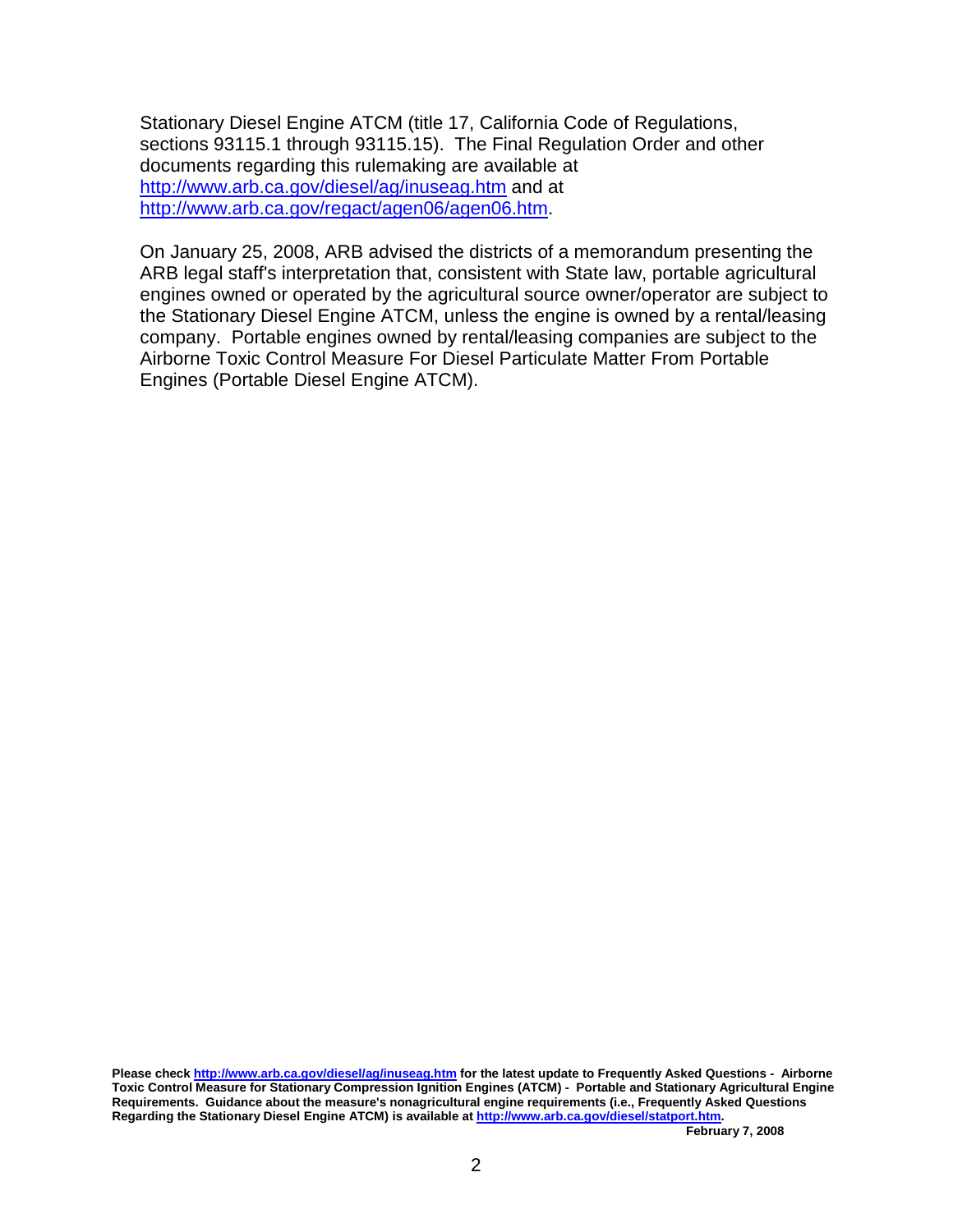# **B. Applicability**

# 1. **Question:** Who is affected by the Stationary Diesel Engine ATCM's agricultural engine requirements?

# **Answer:**

 Any person, business, public institution, or agency that sells, rents, purchases, agricultural engines in California is affected by the agricultural engine requirements agriculture is affected by the ATCM, unless the engine is owned by a rental/leasing company. Portable engines owned by rental/leasing companies are subject to the installs, owns, or operates one or more stationary compression-ignited diesel of the ATCM. In addition, any person or entity that sells, installs, owns, or operates one or more portable compression-ignited diesel engines used exclusively in Portable Diesel Engine ATCM.

 2. **Question:** What is an agricultural engine according to the Stationary Diesel Engine ATCM?

# **Answer:**

 post-slaughter crop or animal processing are not considered agricultural engines. Such engines are subject to nonagricultural engine air quality emission limits in sections 93115.6, 93115.7, or 93115.9 of the ATCM. An agricultural engine is an engine used in growing crops, raising animals for profit, or in agricultural research or education. Engines used for post-harvest or

 3. **Question:** What types of agricultural engines does the Stationary Diesel Engine ATCM regulate?

# **Answer:**

 The ATCM regulates stationary and portable compression-ignited diesel-fueled agricultural engines (see the answers to Questions B-4 and C-1 for exceptions). "compression-ignited," and "diesel-fueled" are explained below. Within the context of the ATCM, the terms "stationary," "portable,"

Stationary - A permanently-mounted engine is stationary. In addition, a nonpermanently-mounted engine (or series of engines performing the same function) is considered stationary if located at a particular site:

- 1) For more than 12 consecutive months at a year-round operation; or
- 2) For three or more consecutive months during each of two or more consecutive years at a seasonal operation.

 **Please check <http://www.arb.ca.gov/diesel/ag/inuseag.htm>for the latest update to Frequently Asked Questions - Airborne Toxic Control Measure for Stationary Compression Ignition Engines (ATCM) - Portable and Stationary Agricultural Engine Requirements. Guidance about the measure's nonagricultural engine requirements (i.e., Frequently Asked Questions Regarding the Stationary Diesel Engine ATCM) is available at<http://www.arb.ca.gov/diesel/statport.htm>.**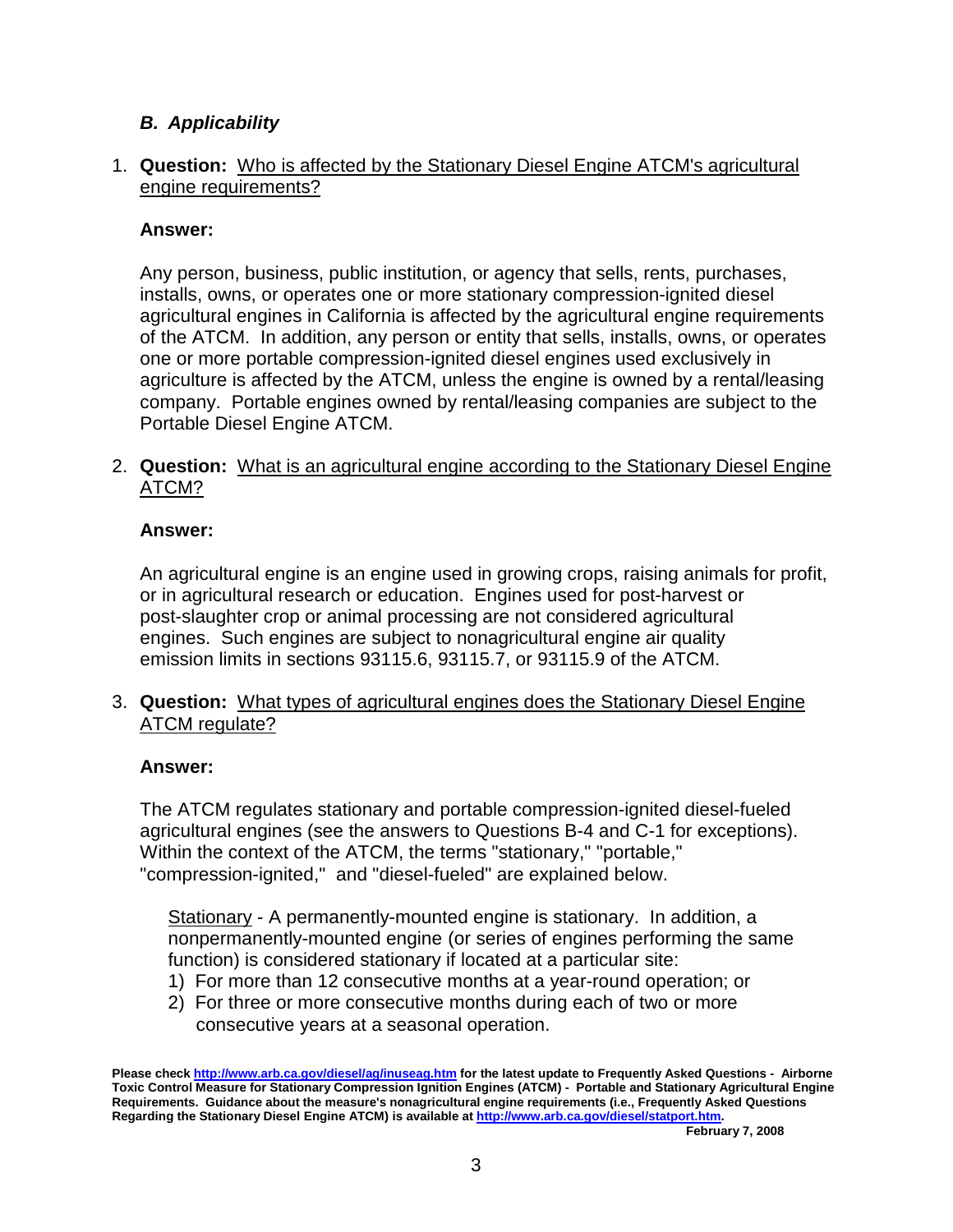three-month or more growing season year after year. For example, a trailer-mounted engine is considered stationary if it is located at a site where it, or another engine, powers an agricultural irrigation pump for a

 "stationary" criteria (see above) for time spent at any single location or particular Portable - A nonpermanently-mounted engine is portable if it is designed and capable of being moved from one location to another and does not meet site. Consistent with State law, portable agricultural engines owned or operated by the agricultural source owner/operator are subject to the Stationary Diesel Engine ATCM, unless the engine is owned by a rental/leasing company. Portable engines owned by rental/leasing companies are subject to the Portable Diesel Engine ATCM.

 Compression-Ignited (CI) - A CI internal combustion engine uses the heat generated by compression, rather than spark plugs, to achieve fuel ignition.

Diesel-Fueled - A diesel-fueled engine is fueled, in whole or part, by diesel fuel. biodiesel fuel blends that meet the definition of CARB diesel fuel, Fischer-Tropsch fuel, an emulsion of water in diesel fuel, or an alternative diesel Procedure. Please also see the answer to Question B-5. Under this regulation, diesel fuel includes: CARB diesel fuel, biodiesel fuel, fuel (not already identified) that meets the requirements of ARB's Verification

 Examples of commonly-used diesel-fueled agricultural engines regulated by the ATCM are:

- Well and booster pump engines used to water crops; and
- • Generator sets that provide power for greenhouses or animal housing (e.g., light, heating, air conditioning) or for equipment used in agriculture.
- 4. **Question:** What types of agricultural engines are not regulated by the Stationary Diesel Engine ATCM?

# **Answer:**

 Agricultural engines that are not regulated by the ATCM are: agricultural wind machines; self-propelled equipment (e.g., tractors, harvesters, etc.); spark-ignited engines; and portable engines owned by a rental/leasing company. These engines may be subject to other federal, State, or local air district regulations. Please note that agricultural electric motors are not regulated for the purposes of air quality.

 **Please check <http://www.arb.ca.gov/diesel/ag/inuseag.htm>for the latest update to Frequently Asked Questions - Airborne Toxic Control Measure for Stationary Compression Ignition Engines (ATCM) - Portable and Stationary Agricultural Engine Requirements. Guidance about the measure's nonagricultural engine requirements (i.e., Frequently Asked Questions Regarding the Stationary Diesel Engine ATCM) is available at<http://www.arb.ca.gov/diesel/statport.htm>.**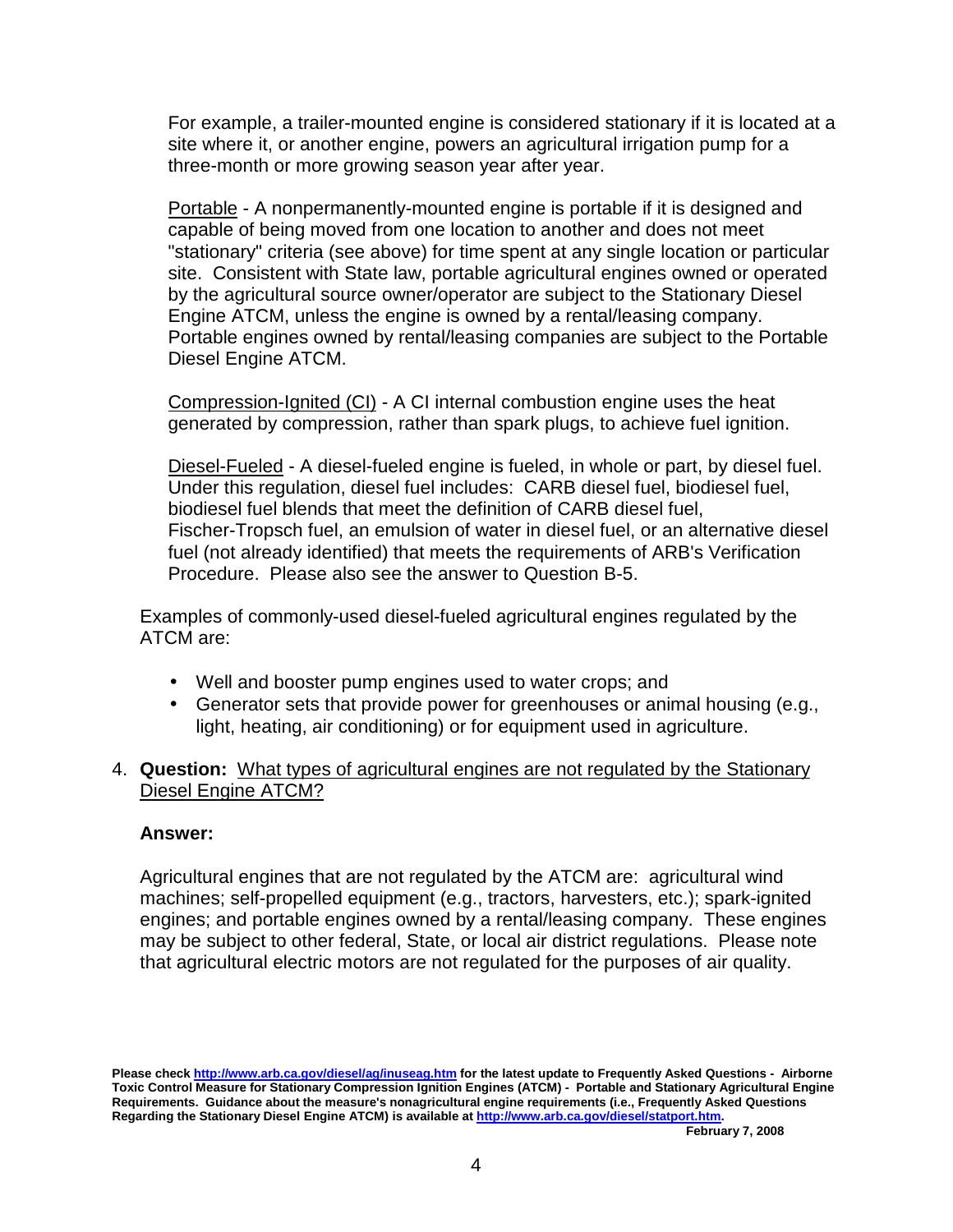5. **Question:** Do the Stationary Diesel Engine ATCM's agricultural engine requirements apply to engines powered solely by biodiesel fuel?

 **Answer:** Yes, the ATCM applies to compression-ignited engines using 100 percent biodiesel or any blend of biodiesel fuel. ARB is currently investigating potential biodiesel exhaust toxic or other adverse health impacts. Due to the uncertainty surrounding biodiesel and its health impacts, ARB believes that compression-ignited traditional diesel fuel. ARB will continue to evaluate this issue as data becomes available. (See also answer to Question F-4.) engines using biodiesel (including 100 percent biodiesel) should be subject to the same emission limits and other requirements as compression-ignited engines using

 **Please check <http://www.arb.ca.gov/diesel/ag/inuseag.htm>for the latest update to Frequently Asked Questions - Airborne Toxic Control Measure for Stationary Compression Ignition Engines (ATCM) - Portable and Stationary Agricultural Engine Requirements. Guidance about the measure's nonagricultural engine requirements (i.e., Frequently Asked Questions Regarding the Stationary Diesel Engine ATCM) is available at<http://www.arb.ca.gov/diesel/statport.htm>.**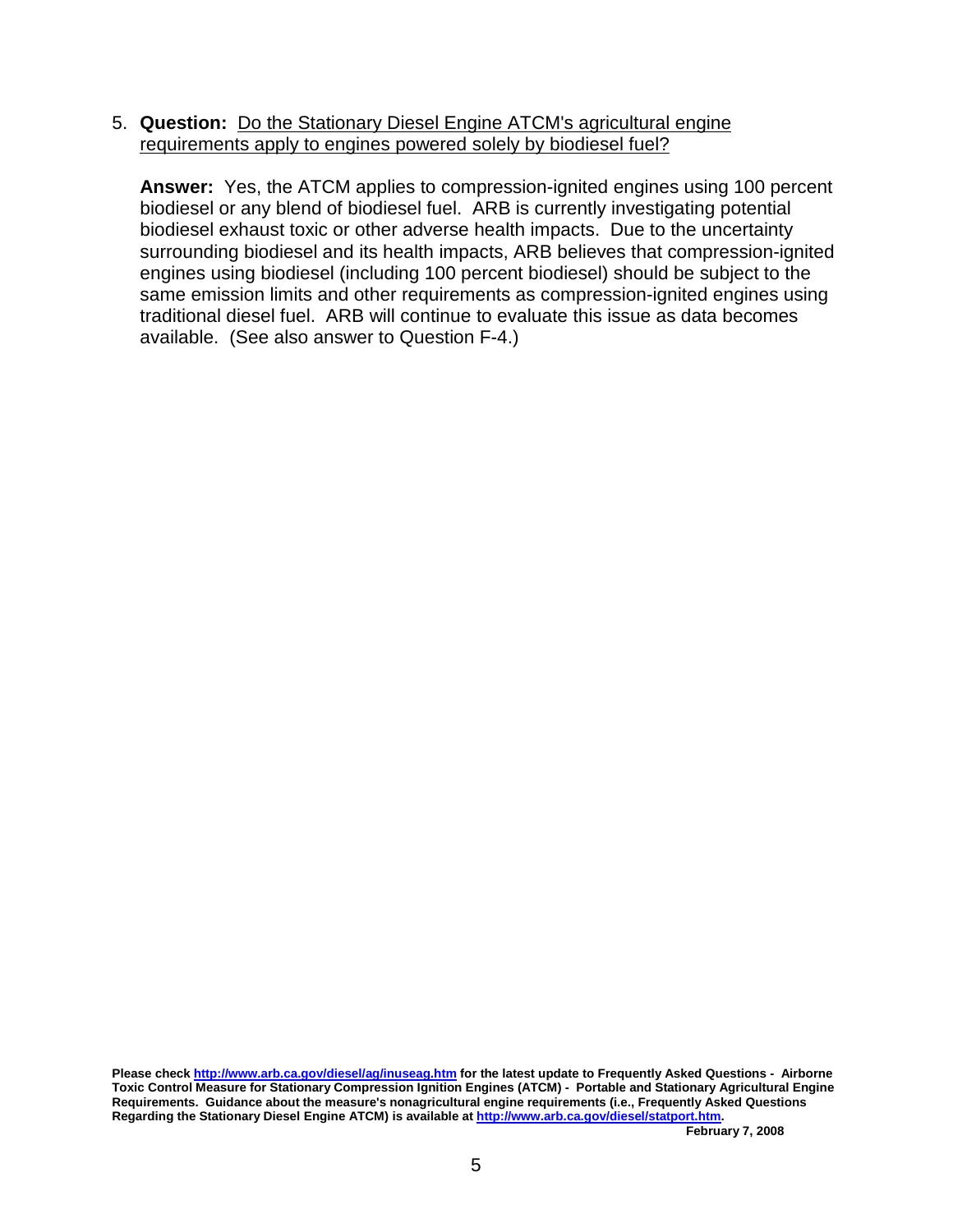# **C. General Requirements and Exceptions**

# 1. **Question:** What are the Stationary Diesel Engine ATCM's requirements for new and in-use agricultural engines?

# **Answer:**

Requirements - The ATCM contains emission limits (see answer to Question D-1) engines. and registration-reporting requirements (see answer to Question E-1) for agricultural

**General Exceptions** 

- ATCM requirements do not apply to agricultural wind machines;
- • Remotely-located agricultural engines and agricultural emergency standby generator set engines are exempt from in-use engine emission limits, but are subject to new engine emission limits and to registration requirements;
	- o A remotely-located agricultural engine is one that is located in a federal unclassified/attainment area for PM and ozone (a PM area map is available at [http://www.arb.ca.gov/desig/adm/2006/fed06\\_pm10.pdf](http://www.arb.ca.gov/desig/adm/2006/fed06_pm10.pdf) and an ozone area map is available at http://www.arb.ca.gov/desig/adm/2006/fed06\_8-hr\_ozone.pdf) <u>[http://www.arb.ca.gov/desig/adm/2006/fed06\\_8-hr\\_ozone.pdf](http://www.arb.ca.gov/desig/adm/2006/fed06_8-hr_ozone.pdf)</u>)<br>and more than one-half mile from any offsite residential area (i.e., three or more residences), a school, or a hospital;
	- o An agricultural emergency standby generator set engine must be equipped with a nonresettable hour meter and used solely to provide electrical power or mechanical work during electrical power service failures, fires, or floods beyond the control of the owner/operator (the owner/operator is required to keep a record of annual hours of operation); and
- • Less than or equal to 50 horsepower agricultural engines are subject to new engine emission limits but are not subject to in-use engine emission limits or registration requirements.

 registration requirements. Also, in contrast to stationary agricultural engines, the ARB considers portable agricultural engines installed from January 1, 2005, through March 1, 2008, subject to in-use, rather than new, engine emission limits. Portable agricultural engines installed after March 1, 2008, are subject to the ATCM's new engine emission limits. Portable engines that are owned by rental/leasing companies and are used at agricultural operations are subject to Portable Diesel Engine ATCM rather than Stationary Diesel Engine ATCM emission limits and other requirements.

 2. **Question:** Why is the remotely-located agricultural engine exemption based on a reporting of any engine within one-quarter mile of a residential area? distance of one-half mile from a residential area while registration requires the

 **Please check <http://www.arb.ca.gov/diesel/ag/inuseag.htm>for the latest update to Frequently Asked Questions - Airborne Toxic Control Measure for Stationary Compression Ignition Engines (ATCM) - Portable and Stationary Agricultural Engine Requirements. Guidance about the measure's nonagricultural engine requirements (i.e., Frequently Asked Questions Regarding the Stationary Diesel Engine ATCM) is available at<http://www.arb.ca.gov/diesel/statport.htm>.**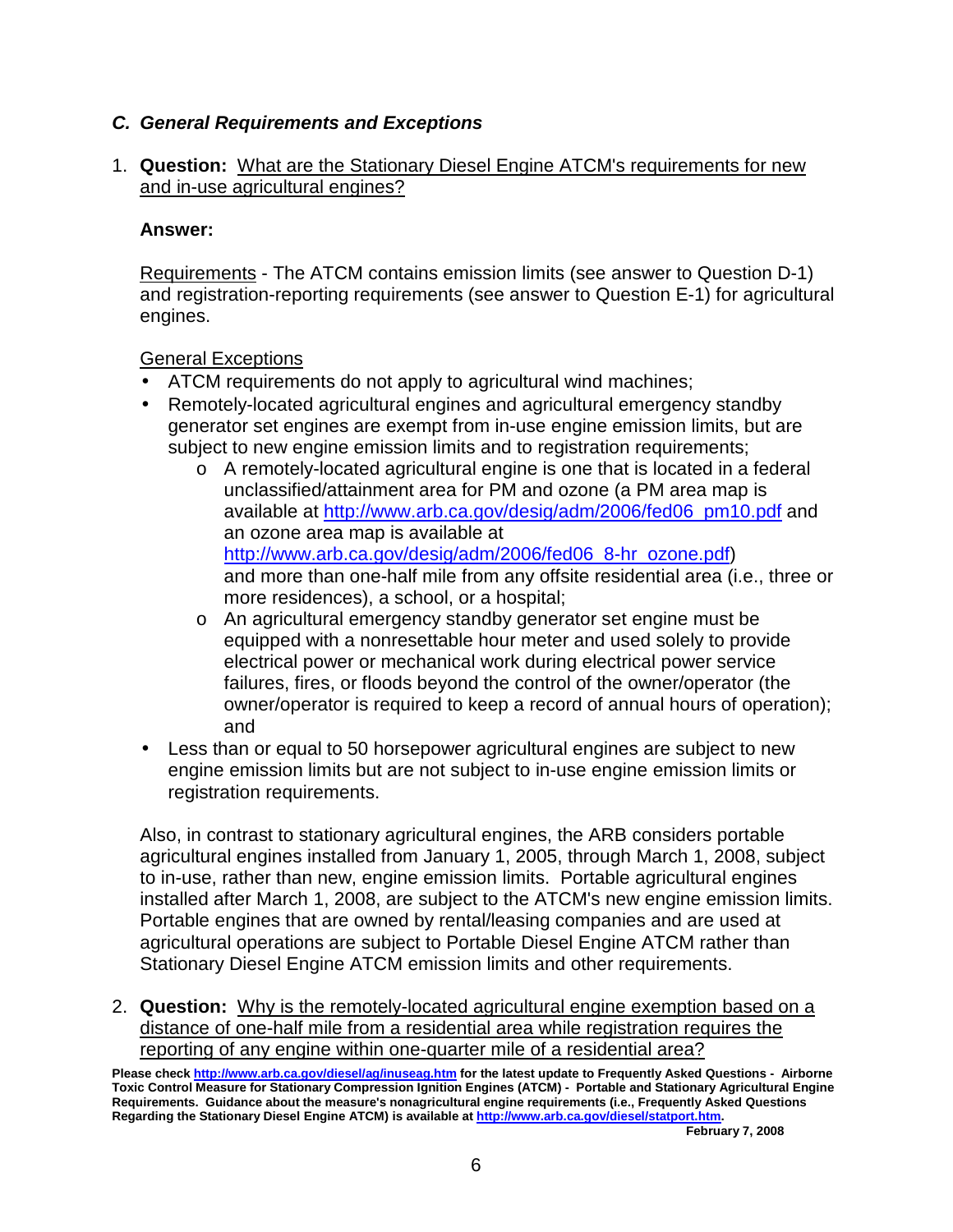# **Answer:**

 The ATCM's agricultural engine remotely-located and registration distance criteria Generally, a potential cancer risk of less than 10 in a million is considered to be acceptable by local air districts and others who are responsible for managing health are both based on the estimated potential cancer risk at near-by locations where people reside or assemble. The engine distances differ because the two provisions address agricultural engines with different emission rates as described below. risk.

Remotely-Located Agricultural Engines Distance Criteria Since exempted engines agricultural engine criteria must address the cancer risk associated with the oldest estimated not to exceed 10 in a million for a large, remotely-located Tier 0 agricultural engine operating up to 2,000 hours per year. Owner/operators are registration to allow local air districts to determine if other factors (e.g., co-location requirements. Please see the answer to Question D-2 for more information about are not subject to ATCM emission limits, the measure's remotely-located and dirtiest engines in the State, i.e., uncontrolled pre-1996 (or Tier 0) engines. At one-half mile or more from nearby offsite locations, the potential cancer risk is required to apply for the remotely-located agricultural engine exemption at with other engines or unusually high horsepower rating or operating hours) may result in unacceptable cancer risk. In such cases, the local air district can then require emission reductions consistent with the district's AB 2588 Hot Spot Program AB 2588 programs.

Registration Distance Reporting Requirement The ATCM's requirement to report operating up to 3,000 hours per year. However, if registration information indicates that a Tier 3 engine will be located within a quarter mile and that its operation could result in unacceptable cancer risk, the local air district may allow engines within one-quarter mile of offsite locations such as residential areas, schools, or hospitals, addresses the cancer risk associated with engines meeting Tier 3 Off-Road CI Engine Certification Standards. Currently-available Tier 3 engines are much cleaner than Tier 0 engines and, as a result of the ATCM, ARB staff expects that most Tier 0 agricultural engines will be replaced with new Tier 3 engines ATCM. At one-quarter mile or more from an off-site location, the potential cancer risk is estimated not to exceed 10 in a million for a large Tier 3 engine the owner/operator to delay ATCM compliance until Tier 4 engines are available or may otherwise require emission reductions consistent with the district's AB 2588 Hot Spot Program requirements.

 **Please check <http://www.arb.ca.gov/diesel/ag/inuseag.htm>for the latest update to Frequently Asked Questions - Airborne Toxic Control Measure for Stationary Compression Ignition Engines (ATCM) - Portable and Stationary Agricultural Engine Requirements. Guidance about the measure's nonagricultural engine requirements (i.e., Frequently Asked Questions Regarding the Stationary Diesel Engine ATCM) is available at<http://www.arb.ca.gov/diesel/statport.htm>.**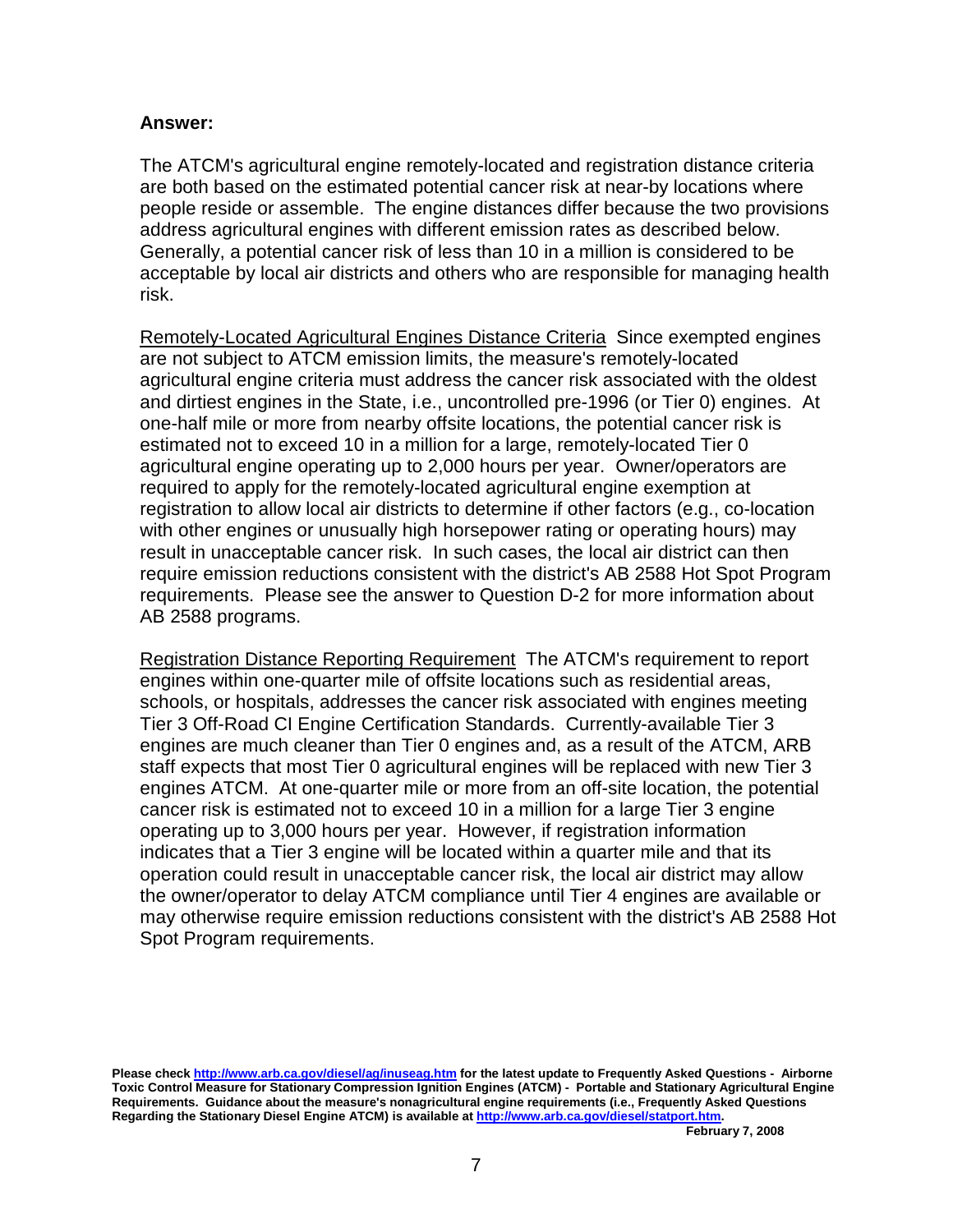# **D. Emission Limits and Compliance Dates**

# 1. **Question:** What are the Stationary Diesel Engine ATCM's emission limits for new and in-use agricultural engines?

### **Answer:**

 primarily based on California and federal Off-Road CI Engine Certification Standards for new engines. Basis for Emission Limits - The ATCM's emission limits for agricultural engines are

Certification Standards (also known as Tier 1-4 Standards):

- • Are established for the following CI engine exhaust pollutants: particulate matter (PM), hydrocarbons (HC), oxides of nitrogen (NOx), nonmethane HC+NOx (NMHC+NOx), and carbon monoxide (CO); and
- • Are phased in as Tiers 1 through 4 based on engine model year and horsepower rating (as shown below). The standards become more stringent as each tier takes effect in four to five year increments.

| Engine           | Tier 1             | Tier 2             | Tier 3             | Tier 4             |
|------------------|--------------------|--------------------|--------------------|--------------------|
| Horsepower       | <b>Model Years</b> | <b>Model Years</b> | <b>Model Years</b> | <b>Model Years</b> |
| 50-99            | 1998-2003          | 2004-2007          | 2008-2011          | 2012 and after     |
| 100-174          | 1997-2002          | 2003-2006          | 2007-2011          | 2012 and after     |
| 175-299          | 1996-2002          | 2003-2005          | 2006-2010          | 2011 and after     |
| 300-599          | 1996-2000          | 2001-2005          | 2006-2010          | 2011 and after     |
| 600-750          | 1996-2001          | 2002-2005          | 2006-2010          | 2011 and after     |
| Greater Than 750 | 2000-2005          | 2006-2010          | (see Tier 2)       | 2011 and after     |

# **Off-Road CI Engine Certification Standard Phase In By Tier<sup>1</sup>**

 1. Noncertified engines manufactured prior to Tier 1 standard phase-in are often referred to as "Tier 0," e.g., pre-1996 175-750 horsepower engines are Tier 0.

 installation, whichever is later. For the purposes of the Tier 1/Tier 2 engine 12-year operating allowance, the "date of installation," can not be calculated to exceed more A variety of compliance options (see answer to Question F-1) may be used in order to meet the ATCM's emission limits provided the applicable Certification Standard is not exceeded at installation (for new engines) or by the specified compliance date (for in-use engines). The goal of the emission limits is that all Tier 0 agricultural engines not exceed Tier 3 standards by 2010-11 and all Tier 1 or Tier 2 agricultural engines not exceed Tier 4 standards by 2014-15, or 12 years after the date of initial than one year from January 1 of the model year of the engine.

 **Please check <http://www.arb.ca.gov/diesel/ag/inuseag.htm>for the latest update to Frequently Asked Questions - Airborne Toxic Control Measure for Stationary Compression Ignition Engines (ATCM) - Portable and Stationary Agricultural Engine Requirements. Guidance about the measure's nonagricultural engine requirements (i.e., Frequently Asked Questions Regarding the Stationary Diesel Engine ATCM) is available at<http://www.arb.ca.gov/diesel/statport.htm>.**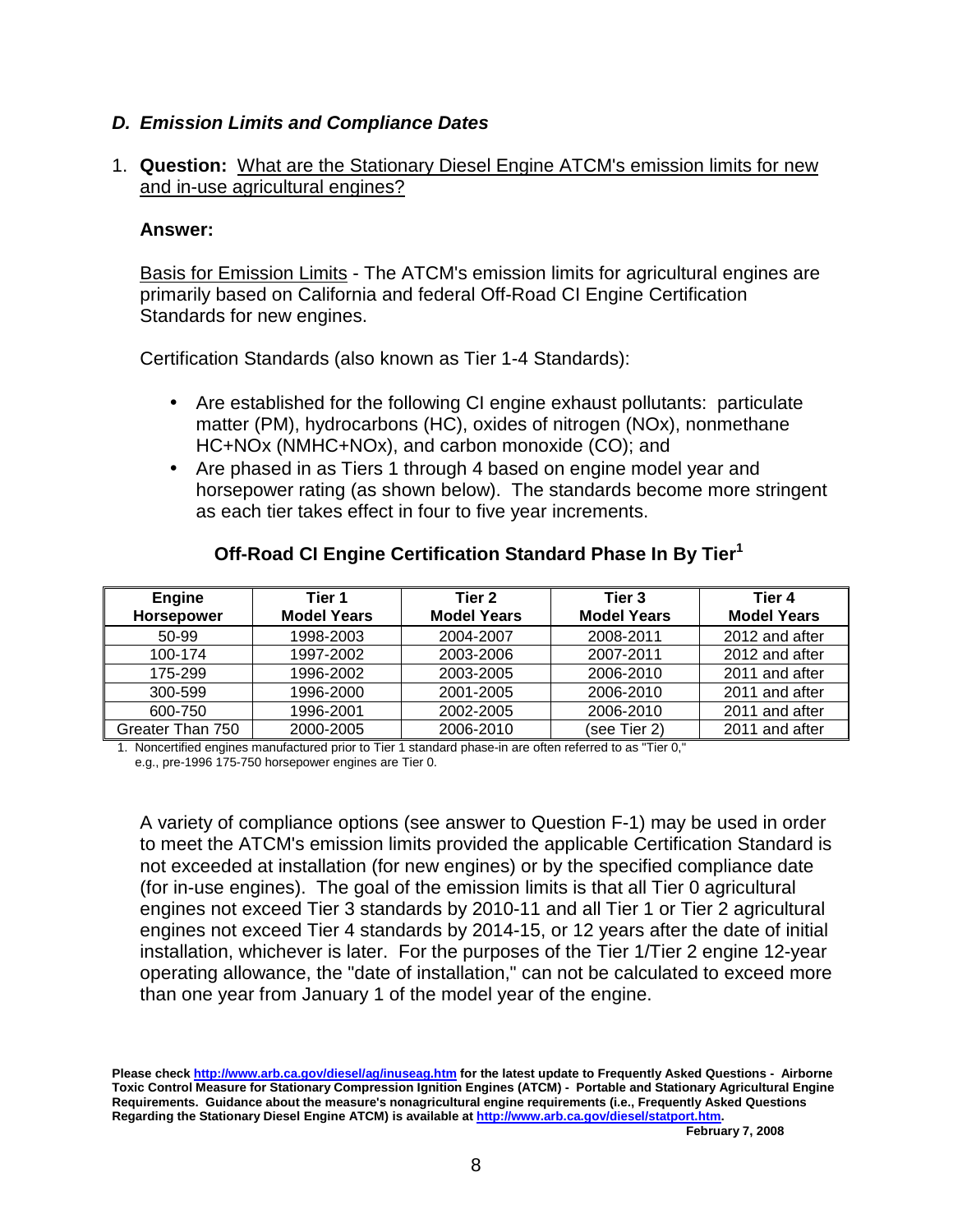Summary of Emission Limits - A summary of new and in-use agricultural engine emission limits in grams per brake horsepower-hour (g/bhp-hr) is provided below. (See also answer to Question D-2.)

# **Summary of New Diesel Agricultural Engine Emission Limits**

**A stationary engine installed after January 1, 2005, or a portable engine installed after March 1, 2008, must meet the following emission limits:1,2,** 

| <b>Horsepower Range</b><br>(hp) | <b>Diesel PM</b><br><b>Not to Exceed</b><br>(g/bhp-hr)                  | HC, NOx, NMHC+NOx, AND CO<br><b>Not to Exceed</b><br>(g/bhp-hr)               |
|---------------------------------|-------------------------------------------------------------------------|-------------------------------------------------------------------------------|
| Less Than or Equal to 50        | The current Off-Road CI Engine                                          | The current Off-Road CI Engine                                                |
| All Applications                |                                                                         | Certification Standard for an off-road Certification Standard for an off-road |
|                                 | engine of the same maximum rated<br>power.                              | engine of the same maximum rated<br>power.                                    |
| Greater Than 50 But             | Less Than or Equal to 0.30<br>OR<br>The current Off-Road CI Engine      |                                                                               |
| Less Than 100                   | Certification Standard for an off-road                                  |                                                                               |
| All Applications Other Than     | engine of the same maximum rated                                        |                                                                               |
| <b>Generator Sets</b>           | power, whichever is more stringent.                                     |                                                                               |
|                                 | Less Than or Equal to 0.22<br>0R                                        | The Off-Road CI Engine Certification                                          |
| Greater Than or Equal to        | The current Off-Road CI Engine                                          | Standard for an off-road engine of                                            |
| 100 But Less Than 175           | Certification Standard for an off-road                                  | the model year and maximum                                                    |
| All Applications Other          | engine of the same maximum rated                                        | rated power of the engine installed to                                        |
| <b>Than Generator Sets</b>      | power, whichever is more stringent.                                     | meet the applicable PM standard, or<br>Tier 1 standards.                      |
|                                 | Less than or Equal to 0.15<br>0R                                        |                                                                               |
| Greater Than or                 | The current Off-Road Engine                                             |                                                                               |
| Equal to 175                    | Certification Standard for an off-road                                  |                                                                               |
| All Applications Other Than     | engine of the same maximum rated                                        |                                                                               |
| <b>Generator Sets</b>           | power, whichever is more stringent.                                     |                                                                               |
|                                 | Less Than or Equal to 0.15                                              |                                                                               |
|                                 | 0R                                                                      |                                                                               |
|                                 | The current Off-Road CI Engine                                          |                                                                               |
| <b>Generator Set Engines</b>    | Certification Standard for an off-road                                  |                                                                               |
|                                 | engine of the same maximum rated<br>power, whichever is more stringent. |                                                                               |

1. Exceptions:

- An agricultural wind machine;

 - A greater than 50 horsepower agricultural engine, or replacement agricultural engine, that is relocated to property under the same owner/operator, provided it is relocated to a

site currently or previously occupied by an agricultural engine ;

- Prior to January 1, 2008, these limits do not apply to a greater than 50 horsepower engine sold from one agricultural operation to another and funded under a State or

federal incentive funding program, e.g., the Carl Moyer Program; and

- Emission limits for a less than 50 horsepower agricultural engine apply only to those selling such an engine or offering it for sale or lease after January 1, 2005 (if stationary), or March 1, 2008 (if portable).

(Please Note: Except for agricultural wind machines, the engines listed above as "exceptions" are subject to in-use emission limits**.)** 

2. Greater than 50 horsepower Tier 1- and Tier 2-certified agricultural engines installed after January 1, 2005 (if stationary), or March 1, 2008 (if portable), are subject to new agricultural engine emission limits upon installation and then to in-use agricultural engine emission limits 12 years later (not to exceed 12 years from January 1 of the model year of the engine).

 **Please check <http://www.arb.ca.gov/diesel/ag/inuseag.htm>for the latest update to Frequently Asked Questions - Airborne Toxic Control Measure for Stationary Compression Ignition Engines (ATCM) - Portable and Stationary Agricultural Engine Requirements. Guidance about the measure's nonagricultural engine requirements (i.e., Frequently Asked Questions Regarding the Stationary Diesel Engine ATCM) is available at<http://www.arb.ca.gov/diesel/statport.htm>.**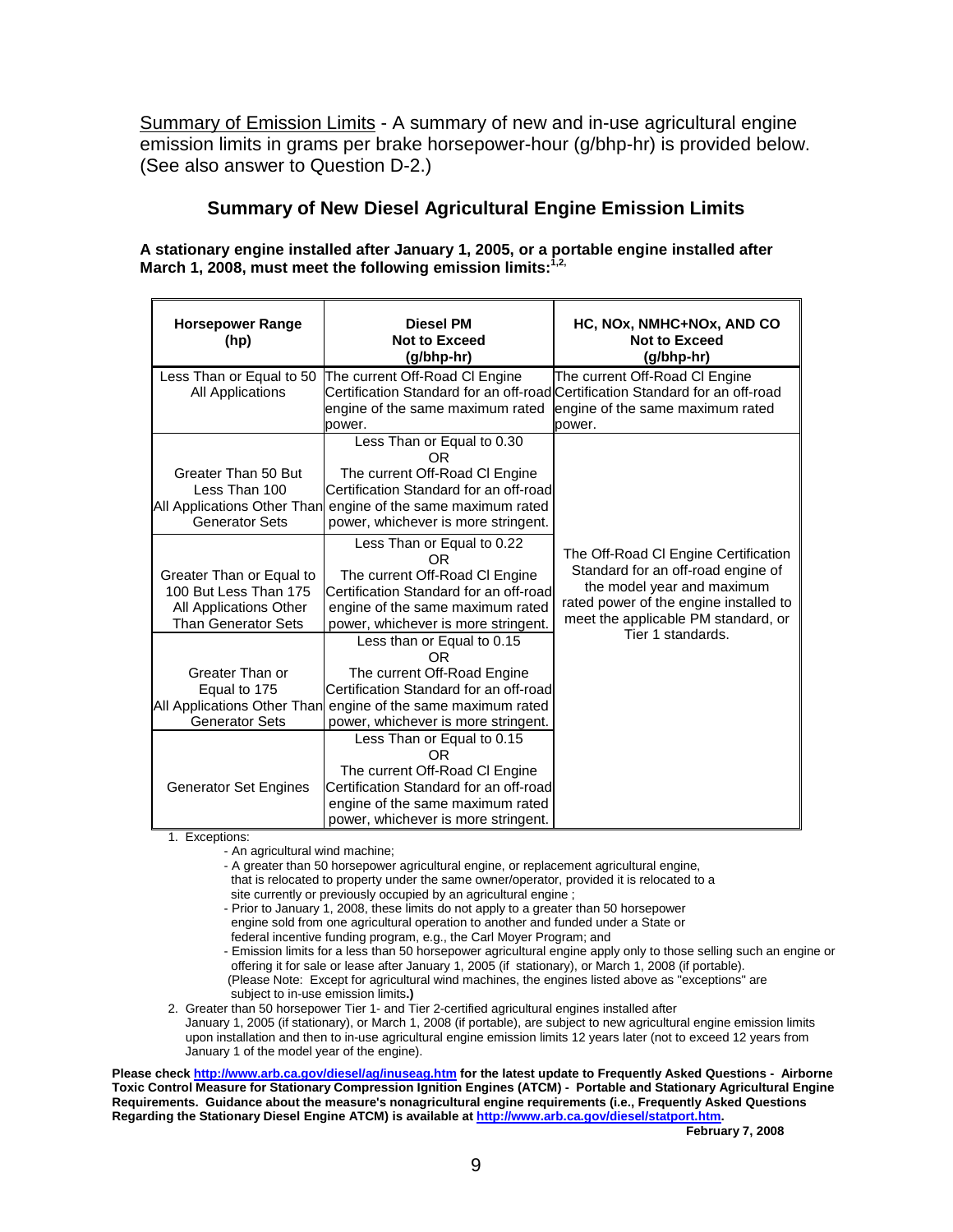### Greater Than 50 Horsepower Diesel Agricultural Engines<sup>1</sup> **Summary of Emission Limits For In-Use Tier 0 (Noncertified)**

| <b>Horsepower Range</b>                                             | <b>Application</b>        | <b>Compliance</b><br>On or After | <b>Diesel PM</b><br><b>Not to Exceed</b> | HC, NOx,<br>NMHC+NOx, and<br>CO.<br>Not to Exceed |
|---------------------------------------------------------------------|---------------------------|----------------------------------|------------------------------------------|---------------------------------------------------|
|                                                                     |                           | December 31                      | (g/bhp-hr)                               | (g/bhp-hr)                                        |
| Greater Than 50 But                                                 | <b>Generator Sets</b>     | 2015                             | 0.02                                     | Off-Road CI                                       |
| Less Than 75                                                        | All Other<br>Applications | 2011                             | 0.30                                     | Engine<br>Certification                           |
| Greater Than or                                                     | Generator Sets            | 2015                             | 0.01                                     | Standards for an                                  |
| Equal to 75 But Less<br><b>Than 100</b>                             | All Other<br>Applications | 2011                             | 0.30                                     | off-road engine of<br>the model year and          |
| Greater Than or                                                     | <b>Generator Sets</b>     | 2015                             | 0.01                                     | maximum rated                                     |
| Equal to 100 But<br>Less Than 175                                   | All Other<br>Applications | 2010                             | 0.22                                     | power of the<br>engine installed to               |
| Greater Than or<br>Equal to 175 But<br>Less Than or Equal<br>to 750 | All Applications          | 2010                             | 0.15                                     | meet the<br>applicable PM<br>standard. $^{2}$     |
| Greater Than 750                                                    | All Applications          | 2014                             | 0.075                                    |                                                   |

1. Agricultural wind machines are not subject to ATCM requirements, including emission limits. Registered in-use emergency standby gen sets and remotely-located agricultural engines are exempt from in-use emission limits, but are subject to new engine emission limits.

 maximum rated power, then the in-use diesel-fueled engine used in an agricultural operation shall not exceed Tier 1 standards in title 13, CCR, section 2423 for an off-road engine of the same maximum rated power irrespective of model year. 2. For non-diesel PM air pollutants, if no limits have been established for an off-road engine of the same model year and

 **Please check <http://www.arb.ca.gov/diesel/ag/inuseag.htm>for the latest update to Frequently Asked Questions - Airborne Toxic Control Measure for Stationary Compression Ignition Engines (ATCM) - Portable and Stationary Agricultural Engine Requirements. Guidance about the measure's nonagricultural engine requirements (i.e., Frequently Asked Questions Regarding the Stationary Diesel Engine ATCM) is available at<http://www.arb.ca.gov/diesel/statport.htm>.**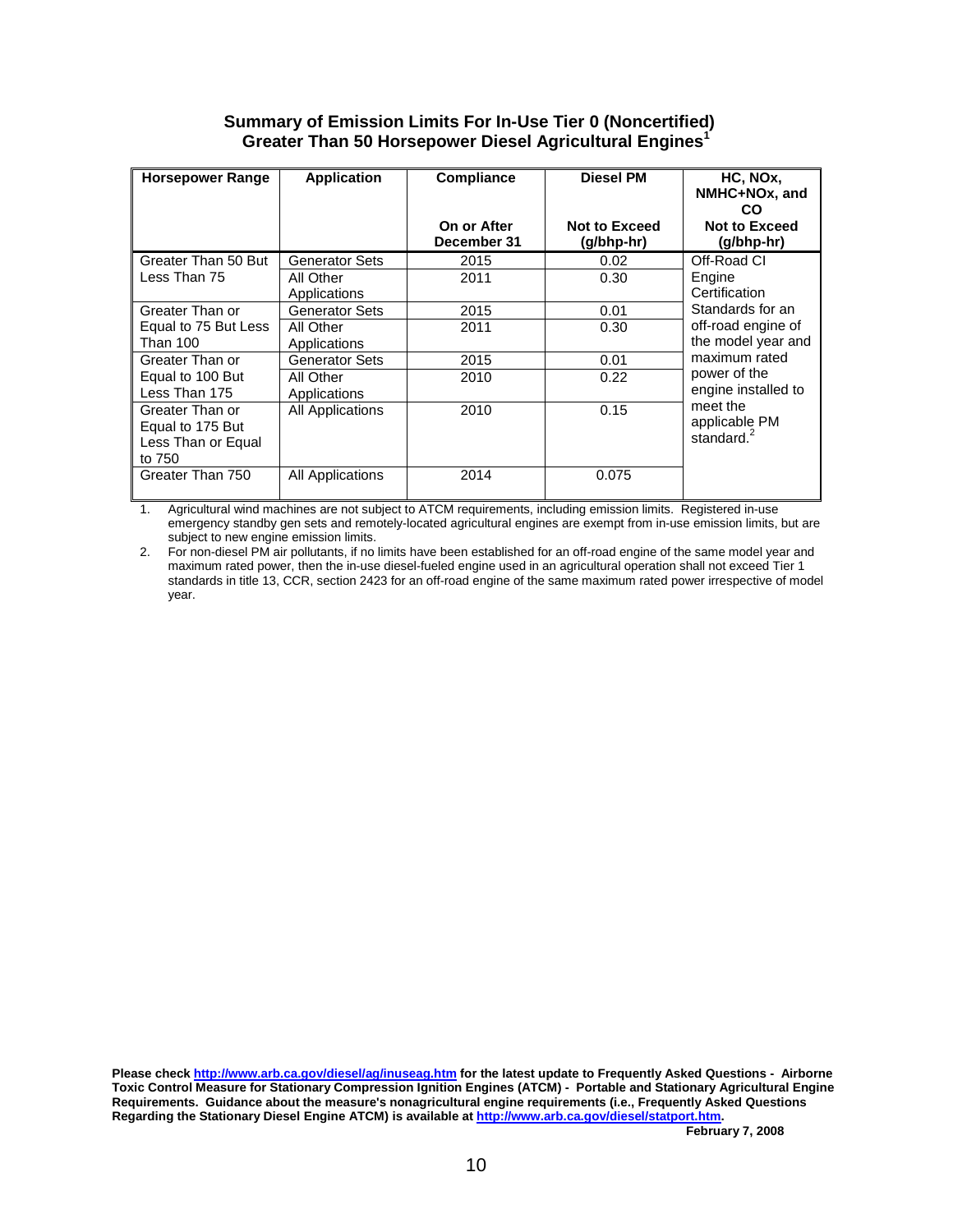### **Summary of Emission Limits For In-Use Tier 1- Or Tier 2-Certified Greater Than 50 Horsepower Diesel Agricultural Engines<sup>1</sup>**

| <b>Horsepower Range</b>                                          | <b>Compliance</b>                                                                                 | <b>Diesel PM</b>                   | HC, NOx, NMHC+NOx,<br>and CO                                                                            |
|------------------------------------------------------------------|---------------------------------------------------------------------------------------------------|------------------------------------|---------------------------------------------------------------------------------------------------------|
|                                                                  | On or After<br>December 31                                                                        | <b>Not to Exceed</b><br>(g/bhp-hr) | <b>Not to Exceed</b><br>(g/bhp-hr)                                                                      |
| Greater Than 50 But<br>Less Than 75                              | 2015 or 12 years after<br>the date of initial<br>installation, whichever is<br>later <sup>2</sup> | 0.02                               |                                                                                                         |
| Greater Than or Equal to<br>75 But Less Than 175                 | 2015 or 12 years after<br>the date of initial<br>installation, whichever is<br>later <sup>2</sup> | 0.01                               | Off-Road CI Engine<br><b>Certification Standards</b><br>for an off-road engine of<br>the model year and |
| Greater Than or Equal to<br>175 But Less Than or<br>Equal to 750 | 2014 or 12 years after<br>the date of initial<br>installation, whichever is<br>later <sup>2</sup> | 0.01                               | maximum rated power of<br>the engine installed to<br>meet the applicable PM<br>standard. <sup>3</sup>   |
| Greater Than 750                                                 | 2014 or 12 years after<br>the date of initial<br>installation, whichever is<br>later <sup>2</sup> | 0.075                              |                                                                                                         |

1. Agricultural wind machines are not subject to ATCM requirements, including emission limits. Registered in-use emergency standby gen sets and remotely-located agricultural engines are exempt from in-use emission limits, but are subject to new engine emission limits.

2. Twelve years can not exceed 12 years from January 1 of the model year of the engine.

 maximum rated power, then the in-use diesel-fueled engine used in an agricultural operation shall not exceed Tier 1 standards in title 13, CCR, section 2423 for an off-road engine of the same maximum rated power irrespective of model 3. For non-diesel PM air pollutants, if no limits have been established for an off-road engine of the same model year and year.

# 2. **Question:** Are there additional emission requirements?

# **Answer:**

 Yes, federal emission standards and alternative/additional local air district requirements may affect agricultural engines. Generally, an owner/operator that complies with the ATCM will comply with these other standards and requirements except as mentioned below.

 combustion engines for all industry sectors, including agriculture. The NSPS apply Federal Requirements - Federal New Source Performance Standards (NSPS) and National Emission Standards for Hazardous Air Pollutants (NESHAP) affect internal to the sale and installation of new (i.e., never-been-used) engines and to engine rebuilds where the owner/operator invests more than 50 percent of the cost of a new engine in the rebuild. The primary difference between the State ATCM and the federal NSPS is that the ATCM exempts agricultural wind machine engines while the NSPS does not (also see the answer to Question D-4). The NESHAP apply to greater than 500 horsepower engines associated with major sources of hazardous

 **Please check <http://www.arb.ca.gov/diesel/ag/inuseag.htm>for the latest update to Frequently Asked Questions - Airborne Toxic Control Measure for Stationary Compression Ignition Engines (ATCM) - Portable and Stationary Agricultural Engine Requirements. Guidance about the measure's nonagricultural engine requirements (i.e., Frequently Asked Questions Regarding the Stationary Diesel Engine ATCM) is available at<http://www.arb.ca.gov/diesel/statport.htm>.**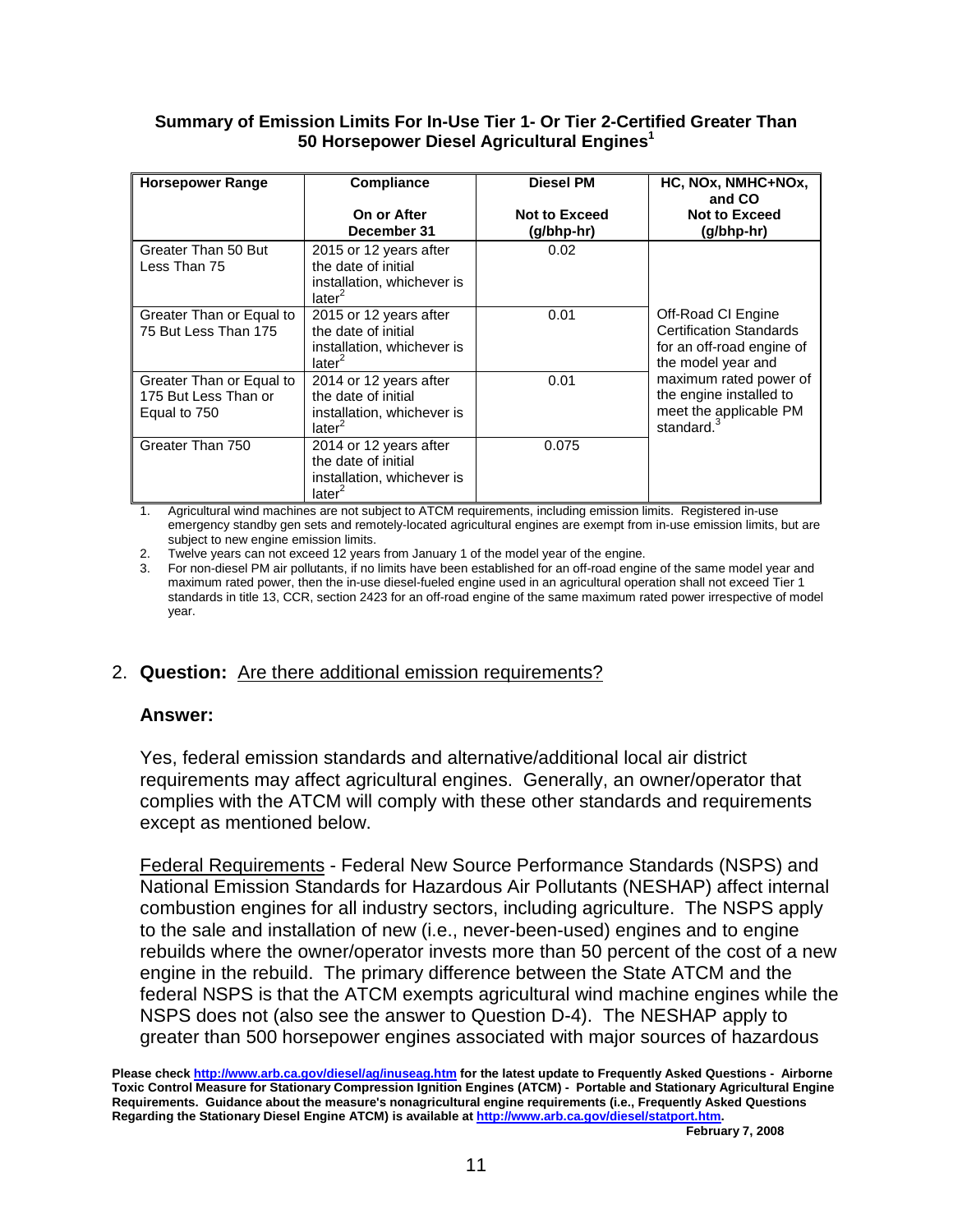exhaust. ARB expects that few (if any) California agricultural operations are subject air pollutants and specifically address carbon dioxide and formaldehyde in engine to the NESHAP. Also, it is likely that local air districts have already identified affected agricultural operations because major sources of hazardous air pollutants are required to obtain Title V Operating Permits. In contrast to the NESHAP, the ATCM does not specify emission requirements for carbon dioxide or formaldehyde. Please note that the U.S. Environmental Protection Agency has proposed to revise the NESHAP (June 2007).

 additional air quality requirements affecting agricultural engines. For example, San Rule 2250 and South Coast Air Quality Management District (SCAQMD) Local Air District Registration and Emission Limit Alternatives to the ATCM - Local air districts may issue, implement, and enforce equivalent, more stringent, or Joaquin Valley Unified Air Pollution Control District (SJVUAPCD) Rule 4702 and Rule 1110.2 and Rule 219 have precedence over ATCM NOx emission limits for diesel agricultural engines in those respective districts because they are equivalent to or more stringent than the ATCM.

 a property boundary may pose an unacceptable adverse health risk offsite even Local Air District AB 2588 Hot Spots Program Requirements - ARB expects the ATCM to reduce diesel PM emissions to acceptable risk levels for all Tier 4- and most Tier 3-compliant engines used in agriculture. However, a relatively small number of agricultural operations with Tier 3-compliant engines located very close to though the engines comply with ATCM emission limits. Thus, in conjunction with engine registration, local air districts may conduct health risk screens that consider the potential risk posed by all diesel engines at an agricultural operation consistent with AB 2588 Hot Spots Program Guidelines. An AB 2588 risk screen enables the local air district to advise an engine owner/operator to select a compliance strategy that avoids having to replace and/or retrofit an agricultural engine twice - once to comply with the ATCM and again to address subsequent local air district AB 2588 risk reduction requirements.

# 3. **Question:** Will risk assessments need to be completed on all agricultural engines?

### **Answer:**

 No, risk assessments will not be necessary for engines at most agricultural operations. Engine owner/operators should not contract with consultants for risk assessments of any sort without first consulting their local air districts. Please see Section G of the FAQ for a list of local air district contacts.

 operations based on registration information submitted by owner/operators. For the Local air districts are likely to conduct risk screens for diesel agricultural majority of agricultural operations, engines are not expected to pose a significant

 **Please check <http://www.arb.ca.gov/diesel/ag/inuseag.htm>for the latest update to Frequently Asked Questions - Airborne Toxic Control Measure for Stationary Compression Ignition Engines (ATCM) - Portable and Stationary Agricultural Engine Requirements. Guidance about the measure's nonagricultural engine requirements (i.e., Frequently Asked Questions Regarding the Stationary Diesel Engine ATCM) is available at<http://www.arb.ca.gov/diesel/statport.htm>.**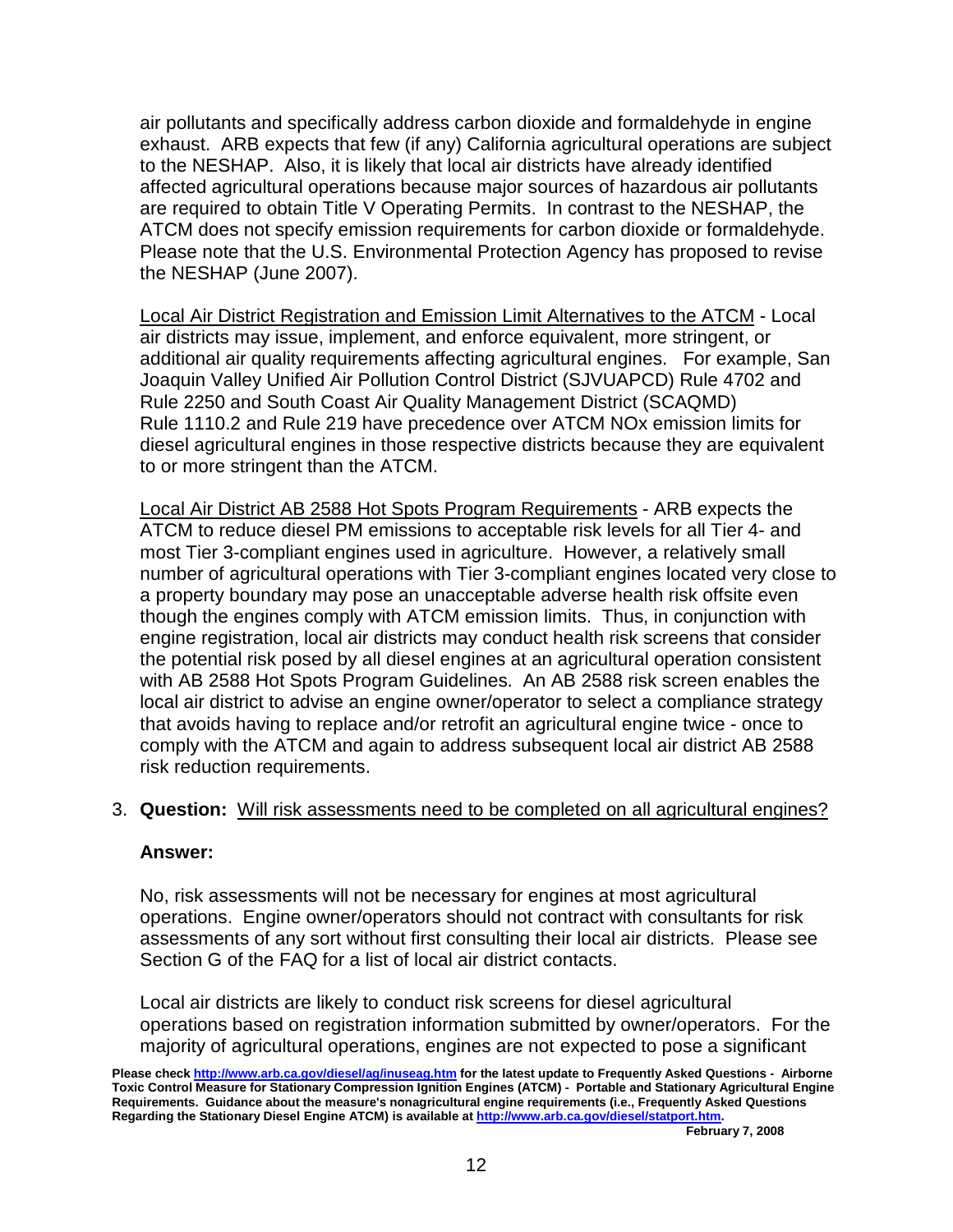adverse health risk outside the property boundary. If an agricultural operation's engines are located close enough to pose an unacceptable risk offsite, the local air district will advise the owner/operator about control options for reducing risk. At that time, an owner/operator may want to consider a complete risk assessment in order to verify the local air district's risk screen conclusions.

# 4. **Question:** Does the Stationary Diesel Engine ATCM contain operating hour limits for agricultural engines?

# **Answer:**

 No, the ATCM does not contain operating hour limits for agricultural engines. However, federal New Source Performance Standards for Stationary Compression operating hour limit for the purposes of maintenance checks or readiness testing Pollution Control District Rule 4702 exempts agricultural (and other) engines from voluntarily be operated below a specified number of hours per year in order to be Ignition Internal Combustion Engines contains an emergency standby engine which would apply to any emergency standby engine used in agriculture (see answers to Question C-1 and Question D-2). Also, San Joaquin Valley Unified Air certain requirements based on operating hours. This means that an engine must eligible for exemption from rule requirements.

 **Please check <http://www.arb.ca.gov/diesel/ag/inuseag.htm>for the latest update to Frequently Asked Questions - Airborne Toxic Control Measure for Stationary Compression Ignition Engines (ATCM) - Portable and Stationary Agricultural Engine Requirements. Guidance about the measure's nonagricultural engine requirements (i.e., Frequently Asked Questions Regarding the Stationary Diesel Engine ATCM) is available at<http://www.arb.ca.gov/diesel/statport.htm>.**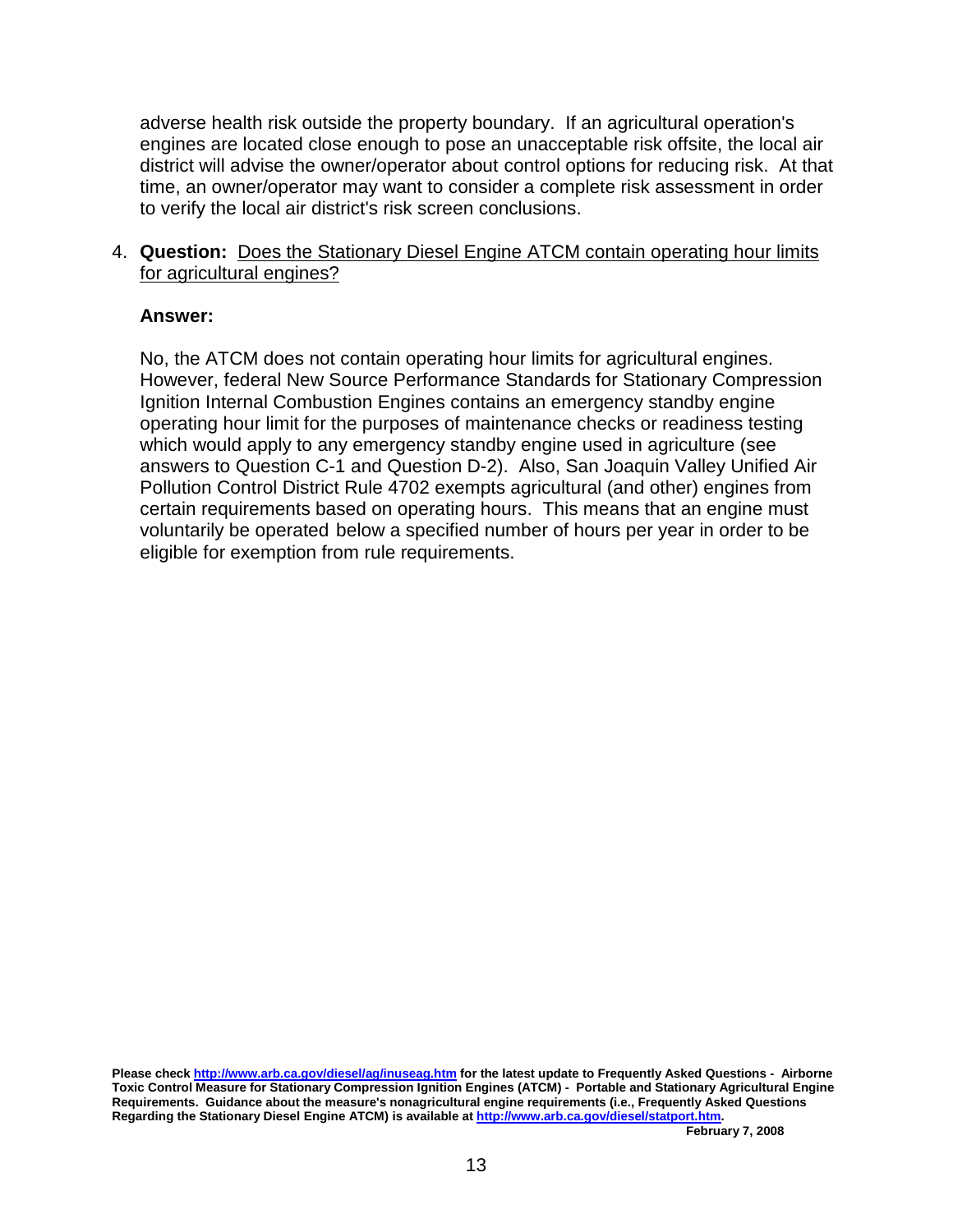# **E. Registration/Fee/Reporting Requirements**

# 1. **Question:** What are the registration requirements for agricultural engines?

# **Answer:**

 establish registration programs, or equivalent alternative programs, for greater than information for each engine. In addition, owner/operators must report changes General Registration Requirements - The ATCM requires local air districts to 50 horsepower new and in-use diesel agricultural engines. Owner/operators must submit contact, engine (e.g., make, model, age, horsepower, etc.), and location (e.g., engine replacement, modification, or location changes) to their local air districts.

Registration Submittal - The local air districts will provide owner/operators with agricultural engine registration forms and instructions. Most local air districts are expected to adopt rules that require owner/operators to submit registrations forms according to a schedule similar to that in the ATCM:

| <b>Engine Type</b> | Installed:                  | <b>Submit Registration By:</b>                                                     |
|--------------------|-----------------------------|------------------------------------------------------------------------------------|
| Stationary         | Prior to January 1, 2005    | March 1, 2008                                                                      |
|                    | On or after January 1, 2005 | January 16, 2008, $^1$ or within<br>90 days of installation, whichever<br>is later |
|                    |                             |                                                                                    |
| ∥ Portable         | Any date                    | March 1, 2008, or within 90 days<br>of installation, whichever is later            |

 1. Ninety calendar days after the effective date of the Stationary Diesel Engine ATCM amendments (October 18, 2007).

 implementation and enforcement costs. The ATCM requires owner/operators to pay Fees - The purpose of an agricultural engine registration program is to provide a means for local air districts to identify affected engines and track their compliance with ATCM emission limits. Implementation and enforcement of ATCM emission limits and registration will require significant local air district time and resources. ARB expects that local air districts will charge owner/operator fees to recover these fees. Additionally, fees will be required from agricultural emission sources that must comply with and participate in local air district AB 2588 Hot Spots Programs.

 **Please check <http://www.arb.ca.gov/diesel/ag/inuseag.htm>for the latest update to Frequently Asked Questions - Airborne Toxic Control Measure for Stationary Compression Ignition Engines (ATCM) - Portable and Stationary Agricultural Engine Requirements. Guidance about the measure's nonagricultural engine requirements (i.e., Frequently Asked Questions Regarding the Stationary Diesel Engine ATCM) is available at<http://www.arb.ca.gov/diesel/statport.htm>.**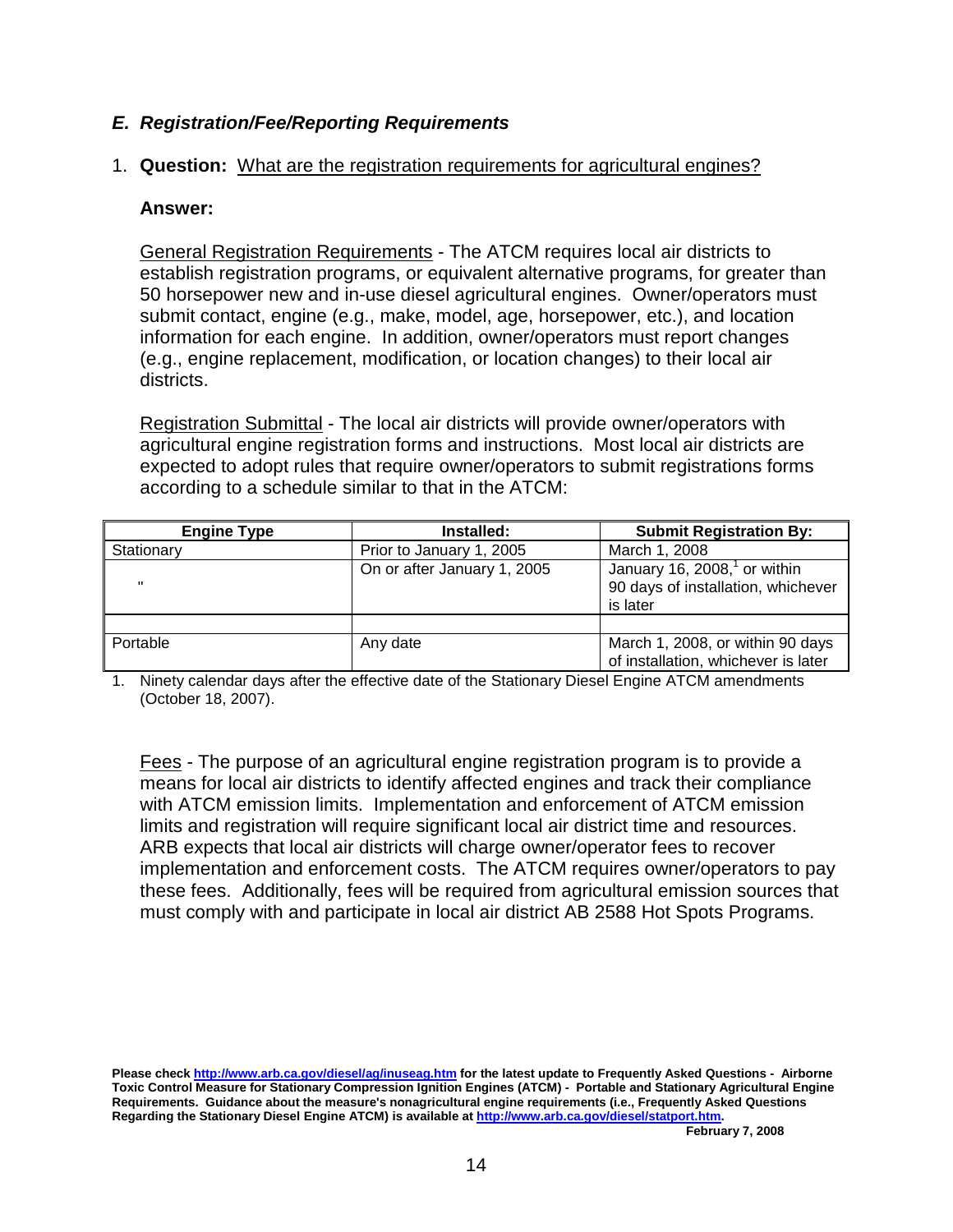# 2. **Question:** Are all agricultural engines required to be permitted?

# **Answer:**

 No, most local air districts plan to require agricultural engine owner/operators to owner/operator to obtain a permit from the local air district before installing, operating, or modifying an engine. To date, the South Coast Air Quality Management District is the only district planning to permit all greater than register their engines. In contrast to permitting, registration does not require an 50 horsepower agricultural engines.

# 3. **Question:** Does a not-in-use diesel engine stored at an agricultural operation have to be registered?

Local air districts may choose whether or not to require the registration of engines stored at agricultural operations. However, if registration is not required and the grower subsequently needs to use the engine, it must be registered with the local air district and meet applicable emission limits consistent with ATCM requirements.

 4. **Question:** Aside from submitting initial registration information**,** what ATCM recordkeeping or reporting requirements apply to agricultural engines?

 additional recordkeeping and/or reporting. The minimum agricultural engine recordkeeping and reporting requirements set forth in the ATCM are summarized in the table below. Local air districts may require

| <b>Agricultural Engine</b> | <b>Summary of Recordkeeping or Reporting Requirement</b>                  | <b>ATCM Reference</b> |
|----------------------------|---------------------------------------------------------------------------|-----------------------|
| <b>Engine Sales</b>        | A seller must report the previous year's sales information on less        | 93115.10(b)           |
|                            | than or equal to 50 horsepower engines to ARB by January 31 of            |                       |
|                            | each year.                                                                |                       |
| <b>Registered Engine</b>   | The owner/operator must notify the local air district in writing no later | 93115.8(c)(3)         |
|                            | than 14 days after a change in engine status.                             |                       |
| <b>Emergency Standby</b>   | The owner/operator must maintain a monthly record of engine               | 93115.10(f)           |
| Engine                     | operating hours for at least 36 months.                                   |                       |
| <b>Exempted Engine</b>     | The owner/operator must notify the local air district within five days of | 93115.10(d)           |
|                            | an engine no longer meeting exemption criteria.                           |                       |

 **(**Note: **E**ven if not specifically required, it is advisable for owner/operators to keep receipts/records of engine purchase orders, installations, modifications, emission tests, and warranties.)

 **Please check <http://www.arb.ca.gov/diesel/ag/inuseag.htm>for the latest update to Frequently Asked Questions - Airborne Toxic Control Measure for Stationary Compression Ignition Engines (ATCM) - Portable and Stationary Agricultural Engine Requirements. Guidance about the measure's nonagricultural engine requirements (i.e., Frequently Asked Questions Regarding the Stationary Diesel Engine ATCM) is available at<http://www.arb.ca.gov/diesel/statport.htm>.**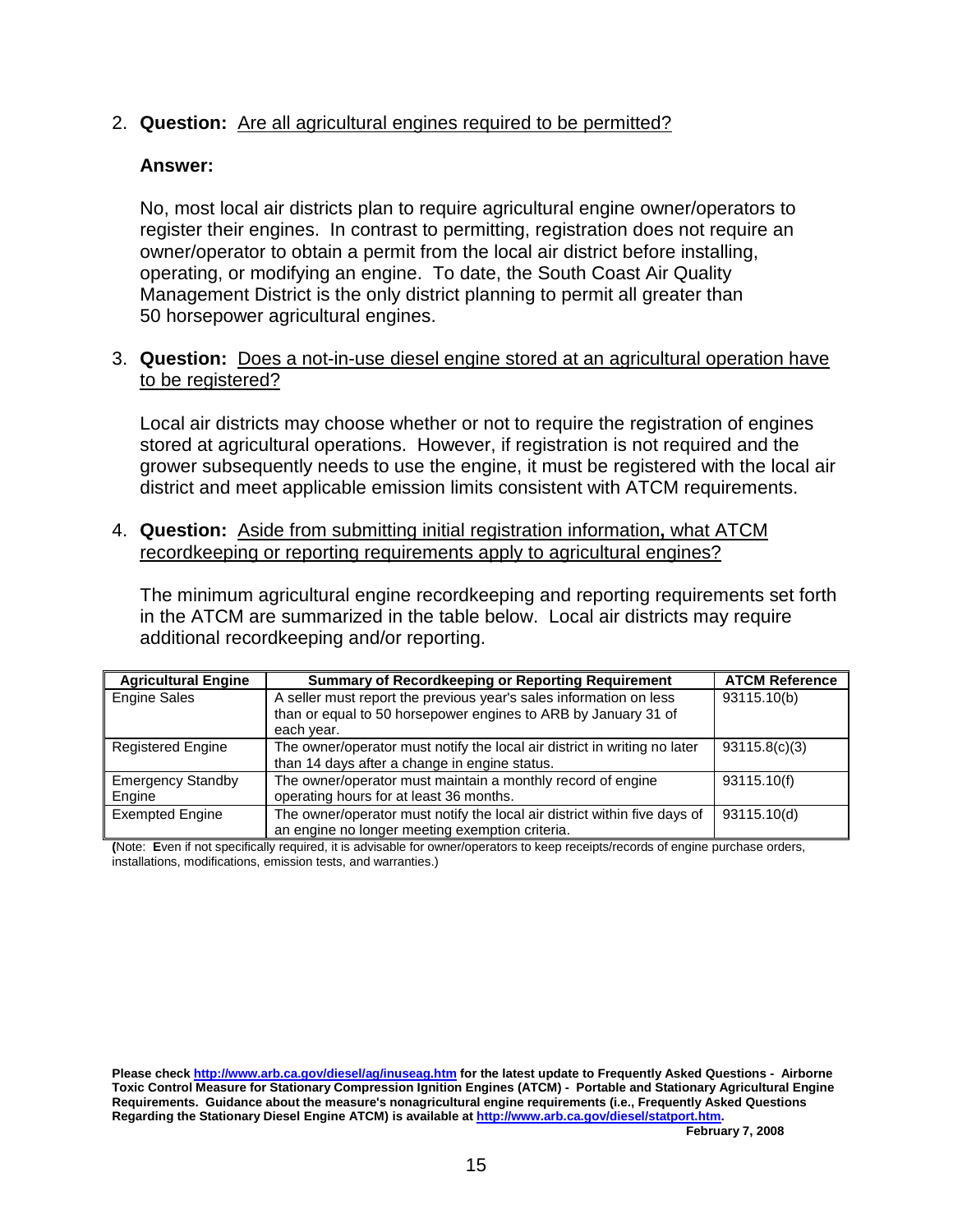# **F. Compliance Guidance**

# 1. **Question:** What are the potential Stationary Diesel Engine ATCM compliance options?

# **Answer:**

 agricultural engine emission limits (see answer to Question D-1). To the extent ARB compliance options that should be discussed with agricultural advisors, engine distributor/dealers, and local air districts (e.g., availability and cost of equipment and The table below lists potential means of complying with the ATCM's diesel staff is aware, the table also identifies special benefits or considerations regarding these compliance options. Staff did not list common considerations applicable to all fuel or power). Staff plans to revise the table as new information becomes available.

 **Please check <http://www.arb.ca.gov/diesel/ag/inuseag.htm>for the latest update to Frequently Asked Questions - Airborne Toxic Control Measure for Stationary Compression Ignition Engines (ATCM) - Portable and Stationary Agricultural Engine Requirements. Guidance about the measure's nonagricultural engine requirements (i.e., Frequently Asked Questions Regarding the Stationary Diesel Engine ATCM) is available at<http://www.arb.ca.gov/diesel/statport.htm>.**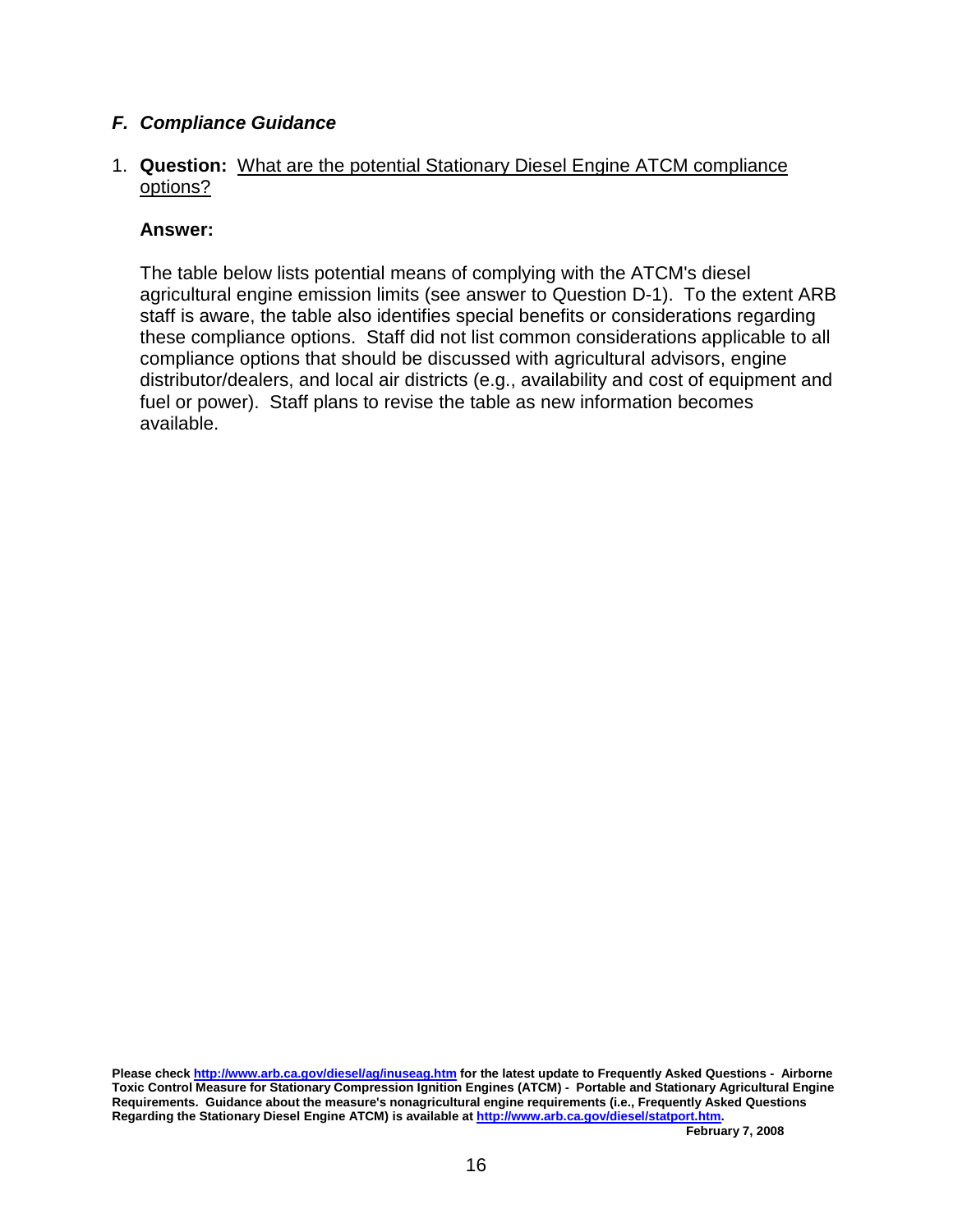# **Summary of Compliance Options for Diesel Agricultural Engines**

| <b>Compliance Option</b>                                                                                                    | <b>Benefits</b>                                                                                                                                                                                                                                                                                                                                                                             | <b>Considerations</b>                                                                                                                                                                                                                                                                                                                                                                                                |
|-----------------------------------------------------------------------------------------------------------------------------|---------------------------------------------------------------------------------------------------------------------------------------------------------------------------------------------------------------------------------------------------------------------------------------------------------------------------------------------------------------------------------------------|----------------------------------------------------------------------------------------------------------------------------------------------------------------------------------------------------------------------------------------------------------------------------------------------------------------------------------------------------------------------------------------------------------------------|
| Replacement with Electric Motor                                                                                             | Maximum multi-pollutant emission<br>$\bullet$<br>reductions (an incentive program<br>funding priority or may provide an<br>opportunity to create marketable<br>emission reduction credits) <sup>1</sup><br>Eliminates nearby receptor risk<br>$\bullet$<br>concern<br>An electric motor is not subject to<br>$\bullet$<br>ATCM emission limits or<br>registration/reporting<br>requirements | Requires electrical line<br>$\bullet$<br>connection and hook-up                                                                                                                                                                                                                                                                                                                                                      |
| Replacement with Tier 3, Tier 4, or<br><b>Compliant Certified Diesel Engine</b>                                             | Tier 3 and Tier 4 engines may<br>$\bullet$<br>provide multi-pollutant emission<br>reductions (an incentive funding<br>program priority)<br>Nearby receptor risk acceptable<br>$\bullet$<br>for Tier 4 engines and for most,<br>but not all, Tier 3 engines<br>Engines may not require source<br>$\bullet$<br>testing since certification test<br>results are available                      | Tier 3 engines located within<br>$\bullet$<br>one-quarter mile of a property<br>boundary could pose an<br>unacceptable risk and require<br>additional emission reduction<br>measures<br>If a Tier 0 engine is replaced with<br>$\bullet$<br>a compliant Tier 2 engine in<br>2010-11, additional emission<br>reduction will be necessary in<br>2014-15 or 12 years after<br>installation (i.e., engine model<br>year) |
| Replacement with Spark-Ignited<br>Engine<br>(use of natural gas, propane,<br>gasoline, or other diesel fuel<br>alternative) | Once replacement is reported, a<br>$\bullet$<br>spark-ignited engine is not<br>subject to ATCM emission limits<br>or registration/reporting<br>requirements                                                                                                                                                                                                                                 | May be subject to local air district<br>$\bullet$<br>spark-ignited engine emission<br>requirements                                                                                                                                                                                                                                                                                                                   |
| Retrofit Certified Engine with<br>Add-On PM Control Device                                                                  | An add-on PM control device that<br>$\bullet$<br>has been verified by the State for<br>use with certified ag. pump or<br>genset engines may not require<br>source testing                                                                                                                                                                                                                   | Source testing may be required<br>$\bullet$<br>for devices that have not been<br>verified by the State<br>NOx emission limits may require<br>$\bullet$<br>a second add-on control device<br>Maintenance and engine warranty<br>$\bullet$<br>concerns have been experienced<br>with some add-on control devices<br>in the past                                                                                        |
| <b>Biodiesel Use</b>                                                                                                        | No outlay for new equipment;<br>$\bullet$<br>however, fuel line replacement<br>may be necessary                                                                                                                                                                                                                                                                                             | Source testing may be required to<br>$\bullet$<br>demonstrate compliance with<br>emission limits (see answers to<br>Questions B-5, F-4, and F-5 of<br>the FAQ)<br>Less than or equal to 49 percent<br>$\bullet$<br>biodiesel must meet current<br>federal and California fuel<br>specifications<br>Possible engine performance<br>$\bullet$<br>and/or warranty issues                                                |

 1. To create credits, emission reductions must be real, surplus, enforceable, quantifiable, and permanent. Generally, emission reductions are ineligible for creating credits if they occur as a result of Carl Moyer Program incentive funding.

**Please check <http://www.arb.ca.gov/diesel/ag/inuseag.htm>for the latest update to Frequently Asked Questions - Airborne Toxic Control Measure for Stationary Compression Ignition Engines (ATCM) - Portable and Stationary Agricultural Engine Requirements. Guidance about the measure's nonagricultural engine requirements (i.e., Frequently Asked Questions Regarding the Stationary Diesel Engine ATCM) is available at<http://www.arb.ca.gov/diesel/statport.htm>.**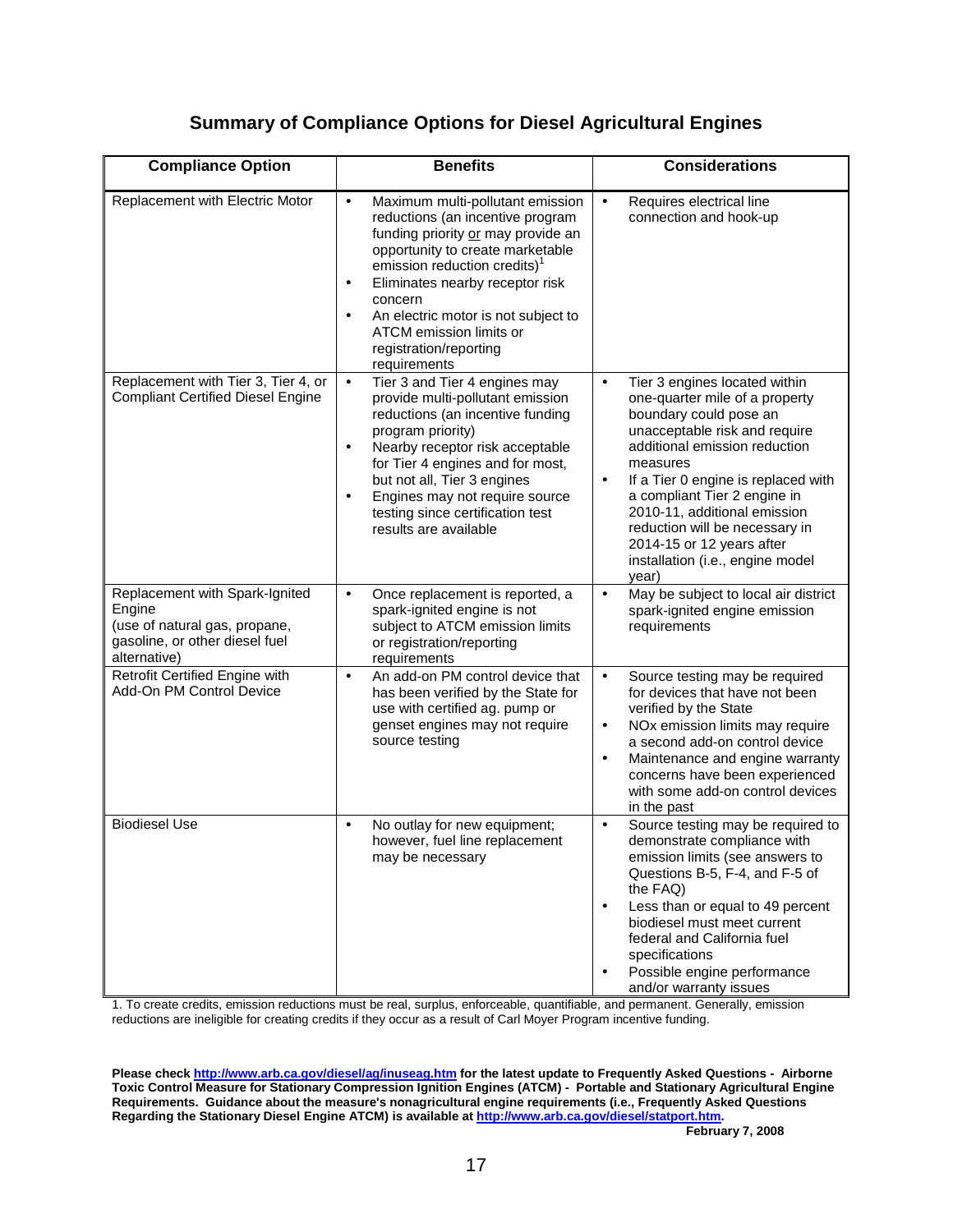2. **Question:** Can a grower purchase a noncertified agricultural engine (i.e., Tier 0 - typically pre-1996 model year) that meets the emission limits? What if the engine is rebuilt or retrofitted with a control device?

 **Answer:** No. In California, it is not legal for any person to purchase, rent/lease, or install a Tier 0 ag. engine. Any engine installed after January 1, 2005, is considered new and must meet new engine emission limits (see the table entitled "Summary of New Diesel Agricultural Engine Emission Limits" in the answer to Question D-1).

 engine to current Off-Road CI Engine Certification Standards. This is not technology verified to meet new agricultural engine emission limits for diesel PM and A rebuilt Tier 0 engine could not meet the Stationary Diesel Engine ATCM's new engine emission limits, unless a manufacturer rebuilt, tested, and certified the feasible due to the changes in diesel engine technology over the past several years. Also, currently and for the foreseeable future, there is no Tier 0 engine retrofit control other air pollutants.

 California (see the table entitled "Summary of Emission Limits For In-Use Tier 0 (Noncertified) Greater than 50 Horsepower Diesel Agricultural Engines" in the In addition, please note that by 2011 or 2012 (depending on engine size), in-use Tier 0 engines installed prior to January 1, 2005, can no longer be operated in answer to Question D-1).

 3. **Question:** If a grower purchases and installs an agricultural engine certified to the current tiered Off-Road CI Engine Certification Standards, can he/she assume that the engine will comply with new engine emission limitations?

 **Answer:** Typically, an engine certified to the current Off-Road CI Engine Certification Standards will comply with Stationary Diesel Engine ATCM new agricultural engine emission limits; however, there are notable exceptions as explained below:

# Exceptions:

- Engine Certification Standards contain flexibility provisions that allow manufacturers to certify engines to current tiered standards if some models slightly exceed the standards so long as other models emit below the standards. Though compliant for the purposes of the certification standards, new "flexibility engines" would only be allowed if they meet the emission limits for the model year engine specified in the Stationary Engine ATCM (see the emission limitations in the answer to Question D-1). California requires "flexibility engines" to be labeled. • New "Flexibility Engines" - State and federal regulations establishing Off-Road CI
- • New Ag. Gen Set Engines Currently, new 50 through 174 horsepower agricultural generator set engines are required to meet 0.15 grams/bhp-hr PM --

 **Requirements. Guidance about the measure's nonagricultural engine requirements (i.e., Frequently Asked Questions Regarding the Stationary Diesel Engine ATCM) is available at<http://www.arb.ca.gov/diesel/statport.htm>. Please check <http://www.arb.ca.gov/diesel/ag/inuseag.htm>for the latest update to Frequently Asked Questions - Airborne Toxic Control Measure for Stationary Compression Ignition Engines (ATCM) - Portable and Stationary Agricultural Engine**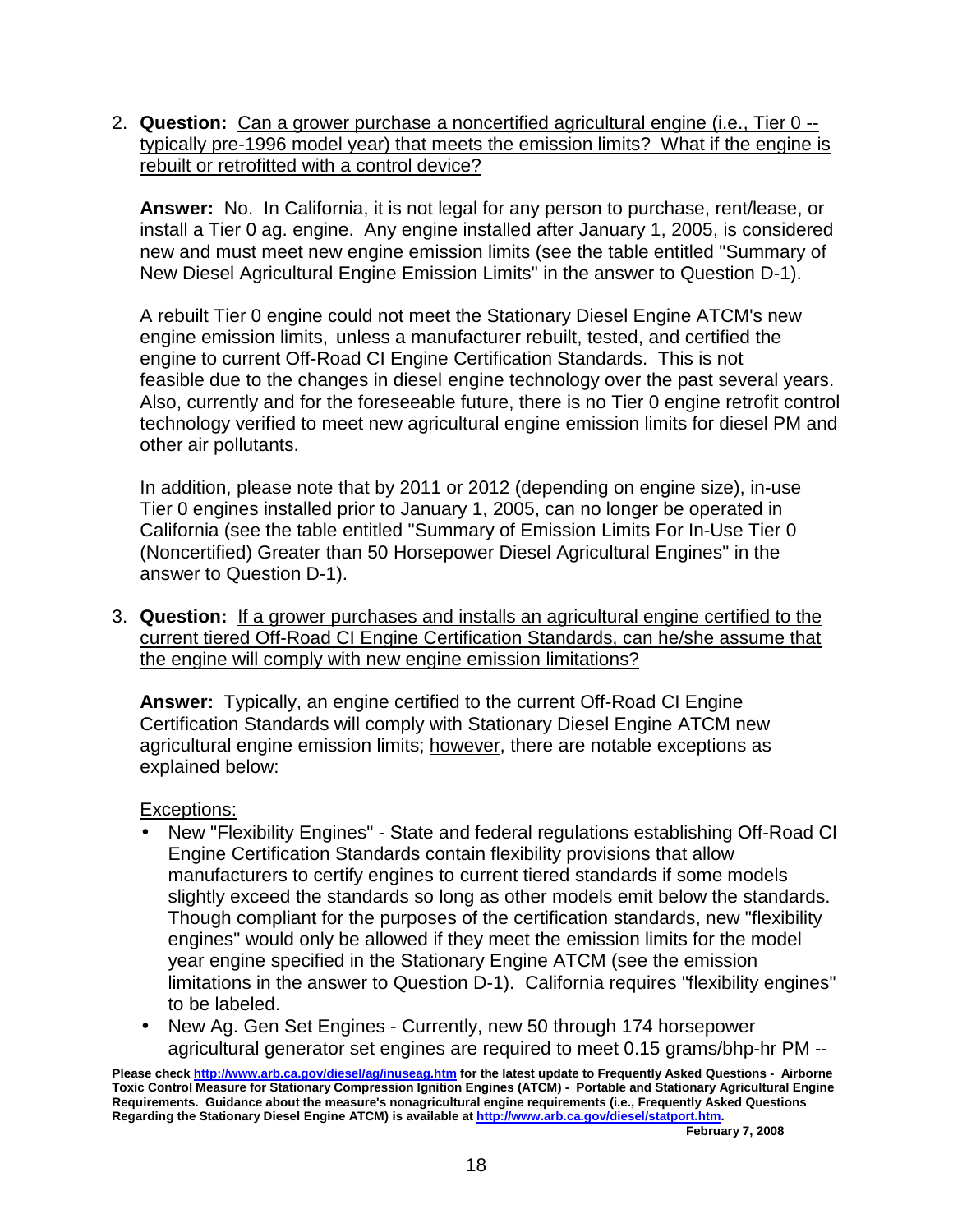a lower emission rate than Tier 3 Off-Road CI Certification Standards now in effect for these engine sizes. Information about generator set engines that meet 0.15 g/bhp-hr PM is available on the ARB webpage at <http://www.arb.ca.gov/diesel/ag/inuseag.htm>.

 • New Engines Near Residential Areas, Schools, Hospitals - A new Tier 3 agricultural engine that will be located within one-quarter mile of a residential area, school, or hospital may require additional risk analysis consistent with local air district AB 2588 Hot Spots Programs.

 Because of the exceptions listed above and the possibility of additional local requirements, it is always a good idea to consult the local air district before purchasing/installing an engine for agricultural or nonagricultural applications.

 4. **Question:** Can biodiesel be used to comply with agricultural engine exhaust emission limits in the Stationary Diesel Engine ATCM?

 **Answer:** Yes, however, before biodiesel use is approved as an acceptable compliance method by a local air district, the district is likely to require the measurement of engine exhaust pollutants (commonly referred to as an "emissions  NOx. The increase in NOx emissions can vary significantly depending upon the operation. Due to insufficient data, no one can predict NOx emissions for each source test" or "source test") to show that ATCM emission limits are not exceeded. For example, while the use of 100 percent biodiesel and some biodiesel blends is known to reduce diesel PM emissions, it is also known to increase the emissions of quality and percent of biodiesel used as well as engine design and mode of engine make, model, and horsepower rating across the range of available biodiesel fuels. In addition, the effectiveness of biodiesel fuel additives intended to reduce NOx emissions needs to be investigated. For these reasons, a source test may be required for each biodiesel-fueled agricultural engine (at least until sufficient data can be gathered and analyzed). For information about what source testing entails, please see the answer to Question F-5.

 5. **Question:** What is source testing and how does it relate to ATCM emission limit compliance?

# **Answer:**

What is a Source Test? A source test measures the concentration and/or quantities measured using a specific test method. A test method is a standardized way of conducting a test to ensure that results may be compared against others in a scientifically defensible manner. For a given diesel agricultural engine, the local air method(s) (as set forth in section [93115.14](https://93115.14) of the ATCM). of pollutants emitted from an emission source, such as an engine. Each pollutant is district will determine which pollutant(s) need to be tested and the appropriate test

 **Please check <http://www.arb.ca.gov/diesel/ag/inuseag.htm>for the latest update to Frequently Asked Questions - Airborne Toxic Control Measure for Stationary Compression Ignition Engines (ATCM) - Portable and Stationary Agricultural Engine Requirements. Guidance about the measure's nonagricultural engine requirements (i.e., Frequently Asked Questions Regarding the Stationary Diesel Engine ATCM) is available at<http://www.arb.ca.gov/diesel/statport.htm>.**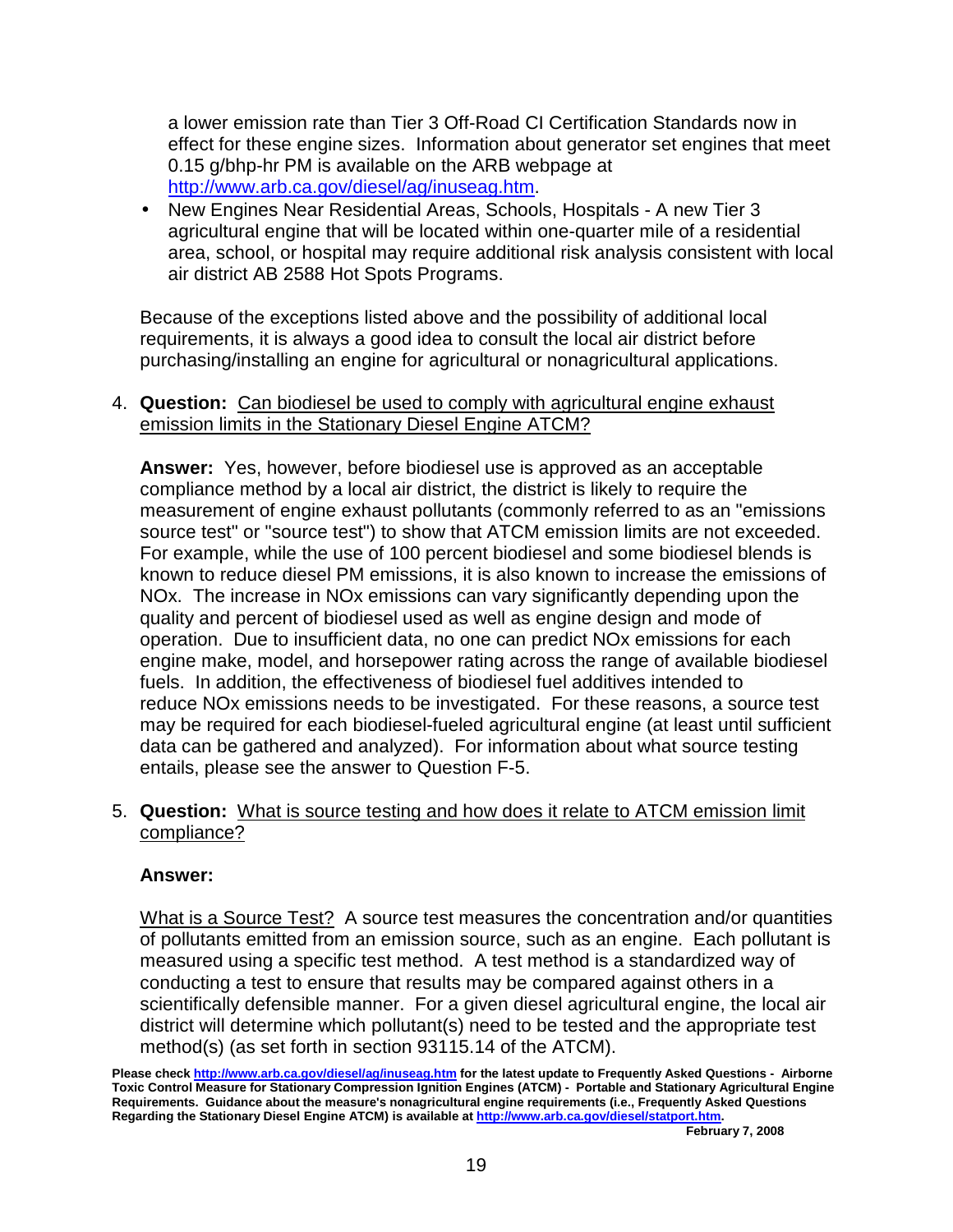consulted before any source testing is conducted because the need for testing is determined by the local air district and may not be required for certain compliance agricultural engine owner/operators at the time compliance options are discussed following registration information submittal and review. Is a Source Test Required for Compliance? The local air district should always be options. If there is a need for source testing, the local air district is likely to alert

 independent companies and the presence of local air district personnel is often How Much Does a Source Test Cost? Most source tests are actually performed by required at the time of testing. The engine owner/operator is responsible for the cost of the test, which may range from \$3,000 to \$10,000 for a testing contractor. Local air districts also generally charge fees to cover the costs of reviewing source test plans, witnessing the testing, and reviewing and approving the source test results. If a source test shows that an engine is not in compliance, the test cost must still be paid as well as the cost to come into compliance and the cost of any retests.

# 6. **Question:** Are there financial incentives/assistance programs available to growers with agricultural engines affected by the ATCM?

# **Answer:**

 Growers should apply for these programs as soon as possible because funds are Yes, financial incentives and assistance programs for engine replacements and retrofits are available to encourage early emission reductions and help growers. limited.

 Program, or both. A few local air districts do not administer either program. To be Question D-1 for engine compliance dates). Additional time is necessary for application processing, prioritization, ordering, shipment, and installation. Priority is generally given to projects addressing the dirtiest, most frequently used engines. To application processing, etc. To determine the local air district in which you are programs, please see Section G of the FAQ. A local air district may administer a Carl Moyer Program, Agricultural Assistance eligible for the Carl Moyer Program, agricultural engine projects must be completed at least one year prior to applicable ATCM compliance dates (see answer to be eligible for the Agricultural Assistance Program, projects must be completed by the applicable ATCM compliance dates. Again, priority is generally given to engine projects that generate the most emission reductions and time should be allowed for located by zip code and/or to contact your local air district regarding available

 Environmental Quality Incentives Program (EQIP). A grower must be located in a Resources Conservation Service (NRCS) in order to participate in this program. To Another potential funding source is the U.S. Department of Agriculture federal nonattainment area for ozone and apply to the local office of the Natural

 **Please check <http://www.arb.ca.gov/diesel/ag/inuseag.htm>for the latest update to Frequently Asked Questions - Airborne Toxic Control Measure for Stationary Compression Ignition Engines (ATCM) - Portable and Stationary Agricultural Engine Requirements. Guidance about the measure's nonagricultural engine requirements (i.e., Frequently Asked Questions Regarding the Stationary Diesel Engine ATCM) is available at<http://www.arb.ca.gov/diesel/statport.htm>.**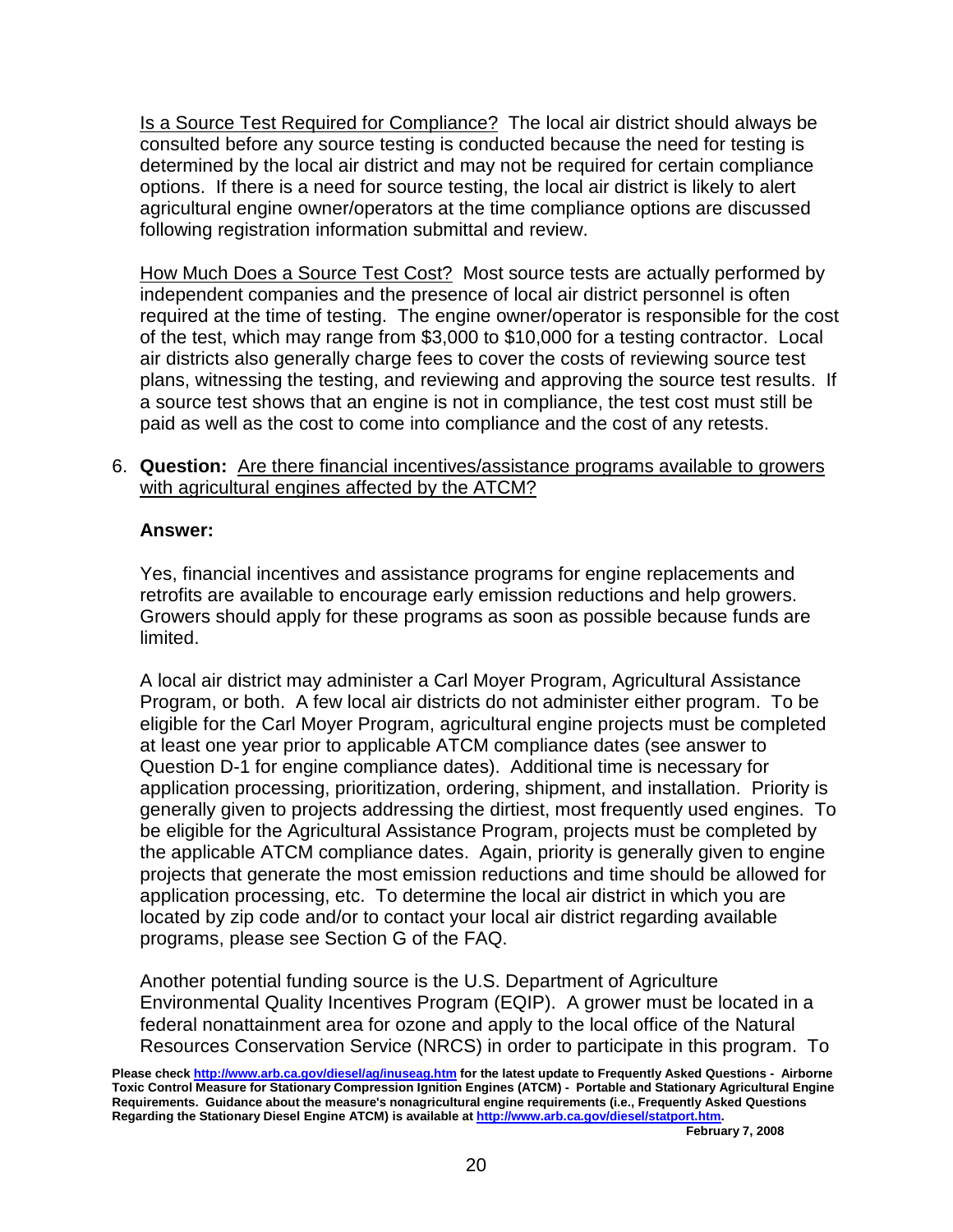determine your local air district's status regarding attainment with the national <http://www.ca.nrcs.usda.gov/programs/eqip> or (530) 792-5653. ambient air quality standard for ozone, please see General Exceptions in the answer to Question C-1. More information about EQIP is available at

# 7. **Question:** What steps should an agricultural engine owner/operator take to comply with the Stationary Diesel Engine ATCM?

# **Answer:**

- • As soon as possible, contact your local air district (see Section G of the FAQ):
	- o Request to be on a mailing list for all outreach events and materials involving diesel agricultural engine requirements;
	- o Request information and advice about your eligibility for agricultural emergency standby generator set or remotely-located engine exemptions (see General Exceptions in the answer to Question C-1);
	- o Discuss potential funding incentives or compliance assistance that may be available to you; and
	- o Indicate if you anticipate purchasing and/or installing a diesel agricultural engine in the very near future.
- $\bullet$  and location. Request agricultural engine registration forms from your local air • Identify your affected agricultural engines, their Tier or model year, horsepower, district.
- • Submit a completed registration form for each engine to your local air district by the appropriate compliance date (see answer to Question E-1).
- • If you have not already done so, at or near the time you register, contact your local air district to discuss your strategy for complying with emission limits (see answers to Question D-1 and Question F-1).
- • Ascertain the time frames and instructions for submitting applications for financial incentives and assistance. Financial incentives and assistance are limited and the likelihood of funding is enhanced by submitting applications early.
- • Your emission limit compliance strategy should be implemented no later than the applicable compliance dates (see answer to Question D-1).

# 8. **Question:** What happens if an agricultural engine owner/operator fails to comply with the Stationary Diesel Engine ATCM?

# **Answer:**

 Noncompliance with the ATCM's agricultural engine emission limits and registration submittal requirements by ATCM- or local air district-mandated dates (see inspector issuing a field citation or notice of violation. An owner/operator who is answers to Question D-1 and Question E-1) could result in a local air district or ARB issued a notice of violation is subject to maximum penalties ranging from up to

 **Requirements. Guidance about the measure's nonagricultural engine requirements (i.e., Frequently Asked Questions Regarding the Stationary Diesel Engine ATCM) is available at<http://www.arb.ca.gov/diesel/statport.htm>. Please check <http://www.arb.ca.gov/diesel/ag/inuseag.htm>for the latest update to Frequently Asked Questions - Airborne Toxic Control Measure for Stationary Compression Ignition Engines (ATCM) - Portable and Stationary Agricultural Engine**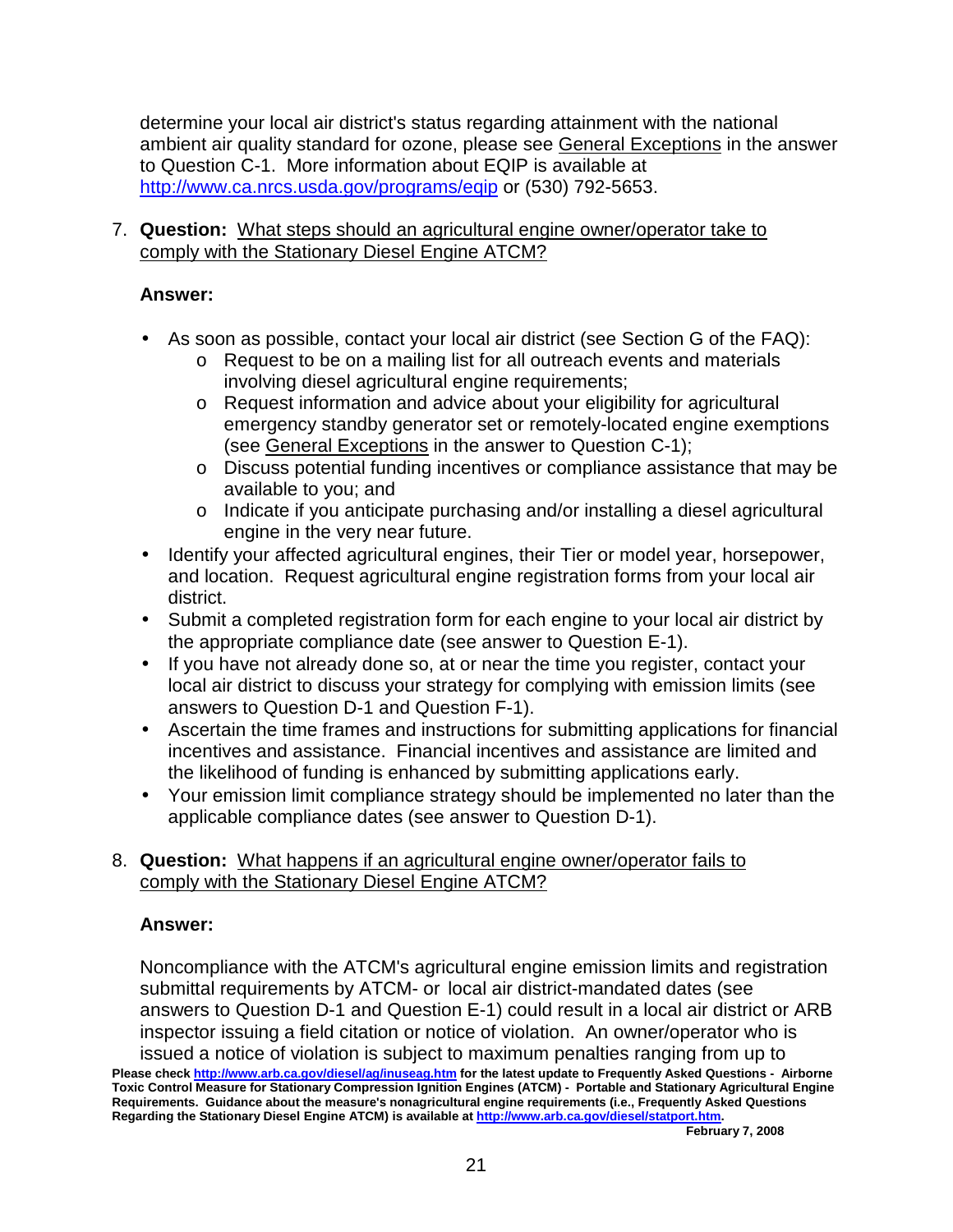Generally, the longer the period of violation, the higher the penalty imposed. \$1,000 per day to up to \$75,000 per day for a willful or intentional violation.

 **Requirements. Guidance about the measure's nonagricultural engine requirements (i.e., Frequently Asked Questions Regarding the Stationary Diesel Engine ATCM) is available at<http://www.arb.ca.gov/diesel/statport.htm>. Please check <http://www.arb.ca.gov/diesel/ag/inuseag.htm>for the latest update to Frequently Asked Questions - Airborne Toxic Control Measure for Stationary Compression Ignition Engines (ATCM) - Portable and Stationary Agricultural Engine**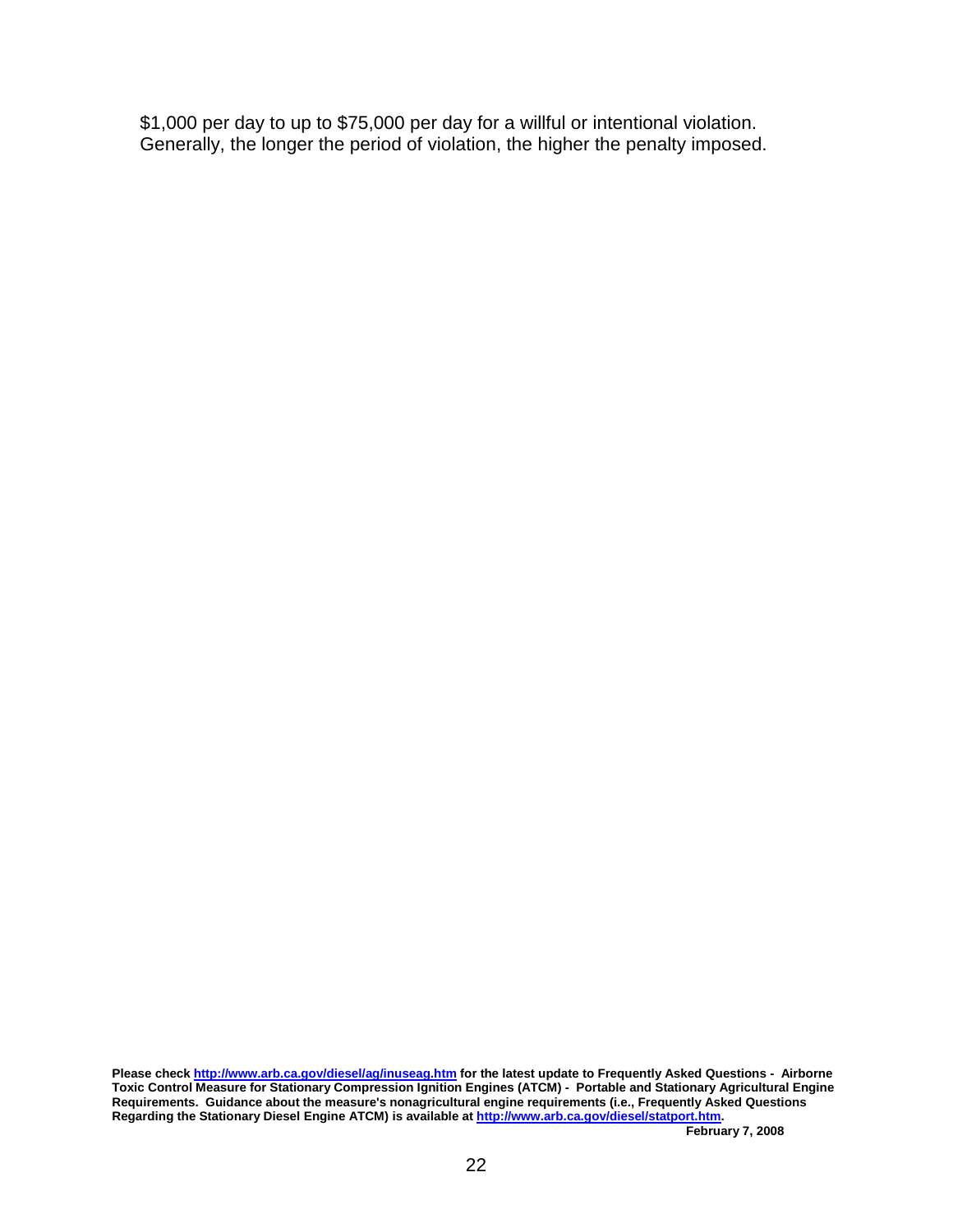# **G. Local Air District and Air Resources Board Contacts**

**Question:** Who should be contacted for further information about agricultural engine requirements and financial incentives/assistance?

### **Answer:**

# Local Air District Contacts

 California Air Districts and Counties Map is available at (Identify the local air district where the agricultural engine is located by entering a zip code, city, or county at<http://arb.ca.gov/app/dislookup/dislookup.php>. In addition, a <http://www.arb.ca.gov/maps/adistbw.pdf>.)

# **Amador County APCD**

 Jackson, CA 95642 Phone: (209) 257-0112 George Bartich 665 New York Ranch Road, No. 4 Fax: (209) 257-0116 [gbartich@amadorapcd.org](mailto:gbartich@amadorapcd.org)

# **Antelope Valley AQMD** (northeast Los Angeles County)

 43301 Division Street, Suite 206 Lancaster , CA 93535 Phone: (661) 723-8070 Christian Anderson - Alternate Fax: (661) 723-3450 Bret Banks – Primary [bbanks@avaqmd.ca.gov](mailto:bbanks@avaqmd.ca.gov) [canderson@avaqmd.ca.gov](mailto:canderson@avaqmd.ca.gov) 

 **Bay Area AQMD** (Alameda, Contra Costa, Marin, Napa, San Francisco, San Mateo, Santa Clara, western Solano, and southern Sonoma counties) Phone: (415) 749-5000 Phone: (415) 749-4990 939 Ellis Street San Francisco, CA 94109 Fax: (415) 928-8560 Joe Slamovich [jslamovich@baaqmd.gov](mailto:jslamovich@baaqmd.gov)

 **Please check <http://www.arb.ca.gov/diesel/ag/inuseag.htm>for the latest update to Frequently Asked Questions - Airborne Toxic Control Measure for Stationary Compression Ignition Engines (ATCM) - Portable and Stationary Agricultural Engine Requirements. Guidance about the measure's nonagricultural engine requirements (i.e., Frequently Asked Questions Regarding the Stationary Diesel Engine ATCM) is available at<http://www.arb.ca.gov/diesel/statport.htm>.**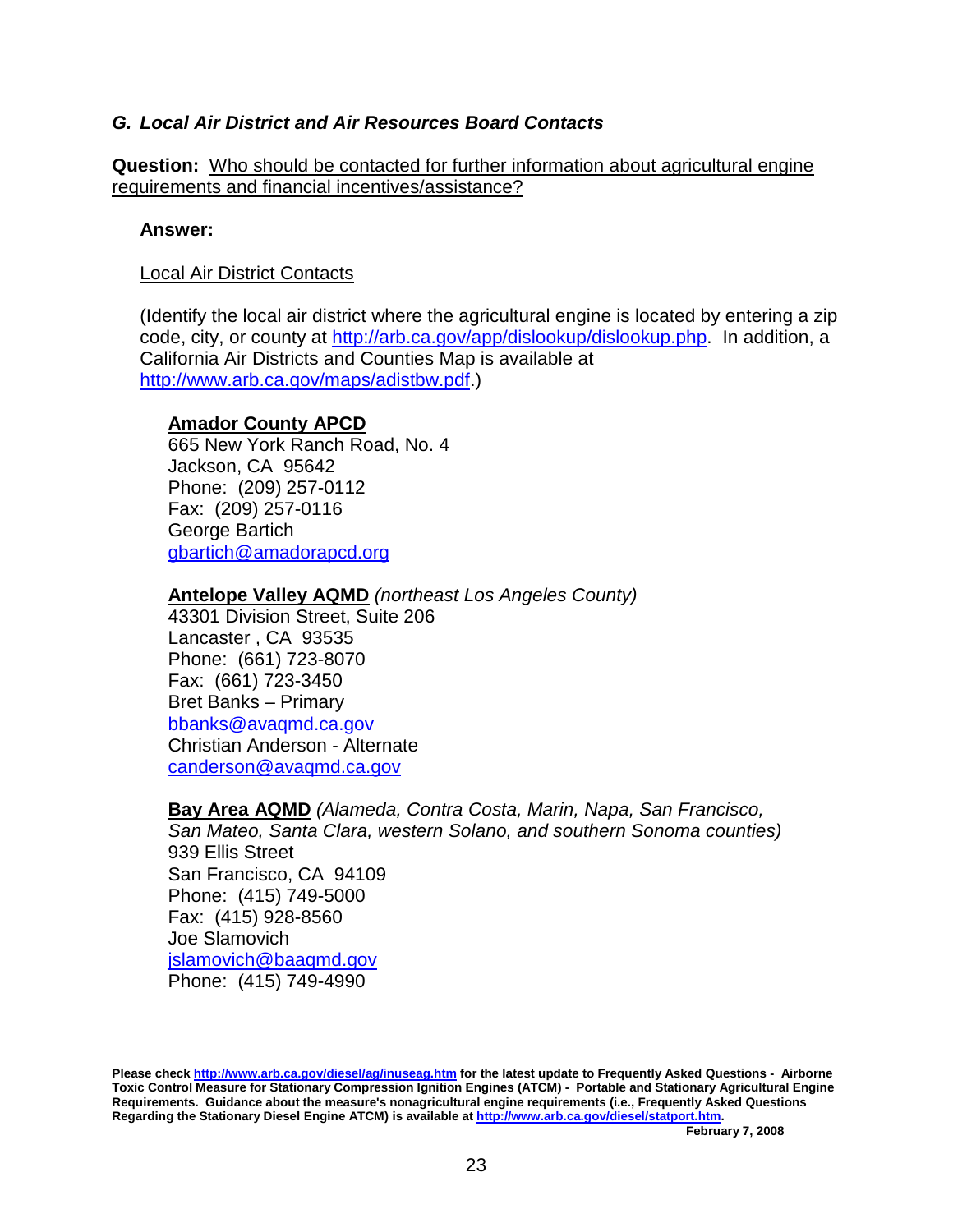### **Butte County AQMD**

 Chico, CA 95928 Phone: (530) 891-2882 David Lusk 2525 Dominic Drive, Suite J Fax: (530) 891-2878 [dlusk@bcaqmd.org](mailto:dlusk@bcaqmd.org) 

### **Calaveras County APCD**

 Government Center Phone: (209) 754-6504 891 Mountain Ranch Road San Andreas, CA 95249 Fax: (209) 754-6521

### **Colusa County APCD**

 Colusa, CA 95932 Phone: (530) 458-0590 100 Sunrise Blvd., No. F Fax: (530) 458-5000

### **El Dorado County APCD**

 Placerville, CA 95667 Phone: (530) 621-6662 Steve McKinney 2850 Fairlane Court, Bldg. C Fax: (530) 295-2774 [steven.mckinney@co.el-dorado.ca.us](mailto:steven.mckinney@co.el-dorado.ca.us)

### **Feather River AQMD** (Sutter and Yuba counties)

 Marysville, CA 95901 Phone: (530) 634-7659 David Yang [dyang@fraqmd.org](mailto:dyang@fraqmd.org) 938 14th Street Fax: (530) 634-7660

### **Glenn County APCD**

 720 N. Colusa Street Willows, CA 95988  Phone: (530) 934-6500 Fax: (530) 934-6503

 **Please check <http://www.arb.ca.gov/diesel/ag/inuseag.htm>for the latest update to Frequently Asked Questions - Airborne Toxic Control Measure for Stationary Compression Ignition Engines (ATCM) - Portable and Stationary Agricultural Engine Requirements. Guidance about the measure's nonagricultural engine requirements (i.e., Frequently Asked Questions Regarding the Stationary Diesel Engine ATCM) is available at<http://www.arb.ca.gov/diesel/statport.htm>.**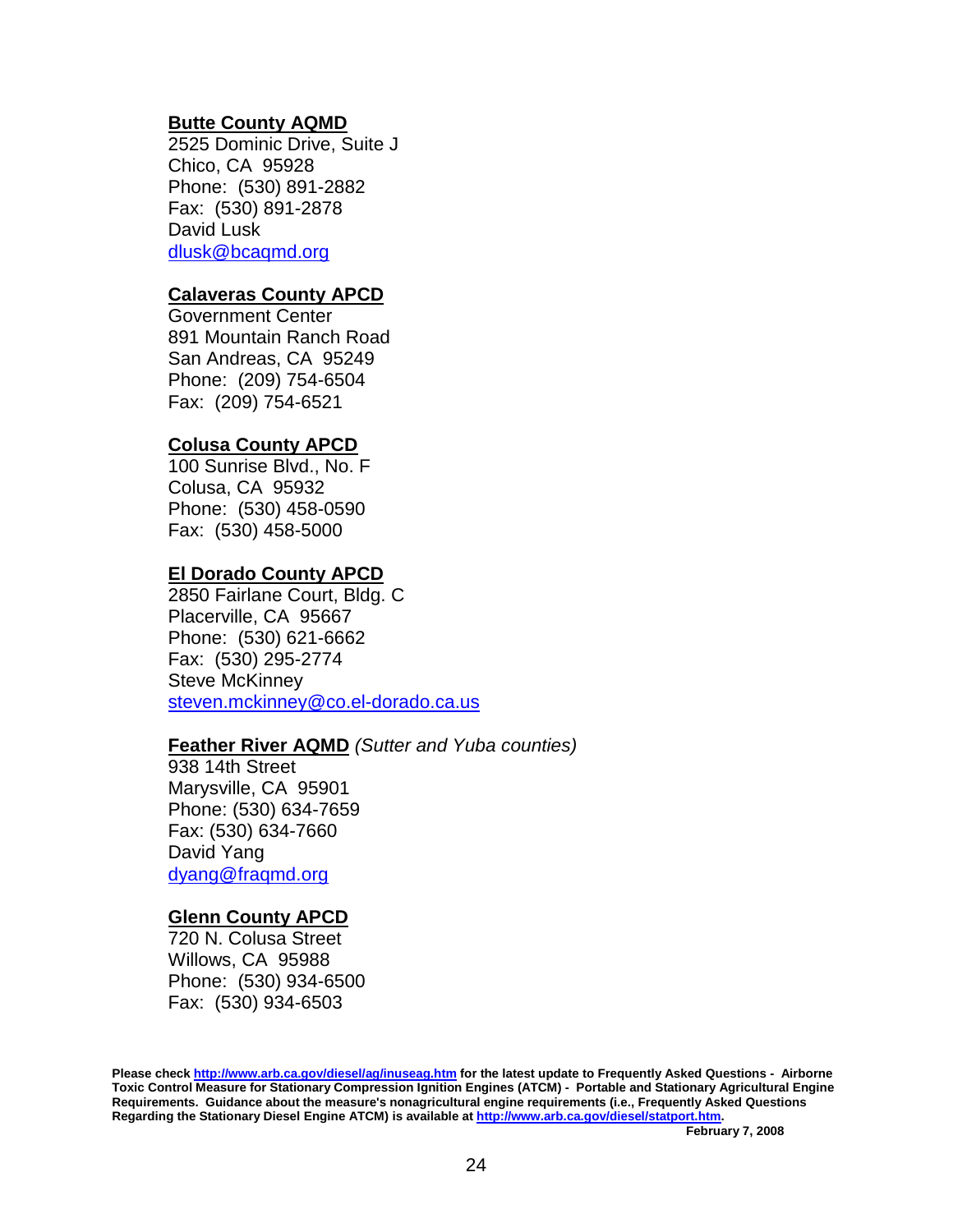#### **Great Basin APCD** (Alpine, Inyo, and Mono counties)

 Bishop, CA 93514 Phone: (760) 872-8211 Duane Ono 157 Short Street, Suite 6 Fax: (760) 872-6109 [duaneono@yahoo.com](mailto:duaneono@yahoo.com)

#### **Imperial County APCD**

 Phone: (760) 482-4606 150 South 9th Street El Centro, CA 92243 Fax: (760) 353-9904 Brad Poiriez [bradpoiriez@imperialcounty.net](mailto:bradpoiriez@imperialcounty.net) 

### **Kern County APCD** (eastern Kern County)

 Bakersfield, CA 93301 Phone: (661) 862-5250 Debbi Klossing Phone: (661) 824-7094 2700 "M" Street, Suite 302 Fax: (661) 862-5251 [KlossingD@co.kern.ca.us](mailto:KlossingD@co.kern.ca.us) 

#### **Lake County**

 Lakeport, CA 95453 Phone: (707) 263-7000 Doug Gearhart 885 Lakeport Blvd. Fax: (707) 263-0421 [dougg@lcaqmd.net](mailto:dougg@lcaqmd.net) Bob Reynolds [bobr@lcaqmd.net](mailto:bobr@lcaqmd.net)

#### **Lassen County APCD**

 175 Russell Avenue Susanville, CA 96130 Phone: (530) 251-8110 Fax: (530) 257-6515

 **Please check <http://www.arb.ca.gov/diesel/ag/inuseag.htm>for the latest update to Frequently Asked Questions - Airborne Toxic Control Measure for Stationary Compression Ignition Engines (ATCM) - Portable and Stationary Agricultural Engine Requirements. Guidance about the measure's nonagricultural engine requirements (i.e., Frequently Asked Questions Regarding the Stationary Diesel Engine ATCM) is available at<http://www.arb.ca.gov/diesel/statport.htm>.**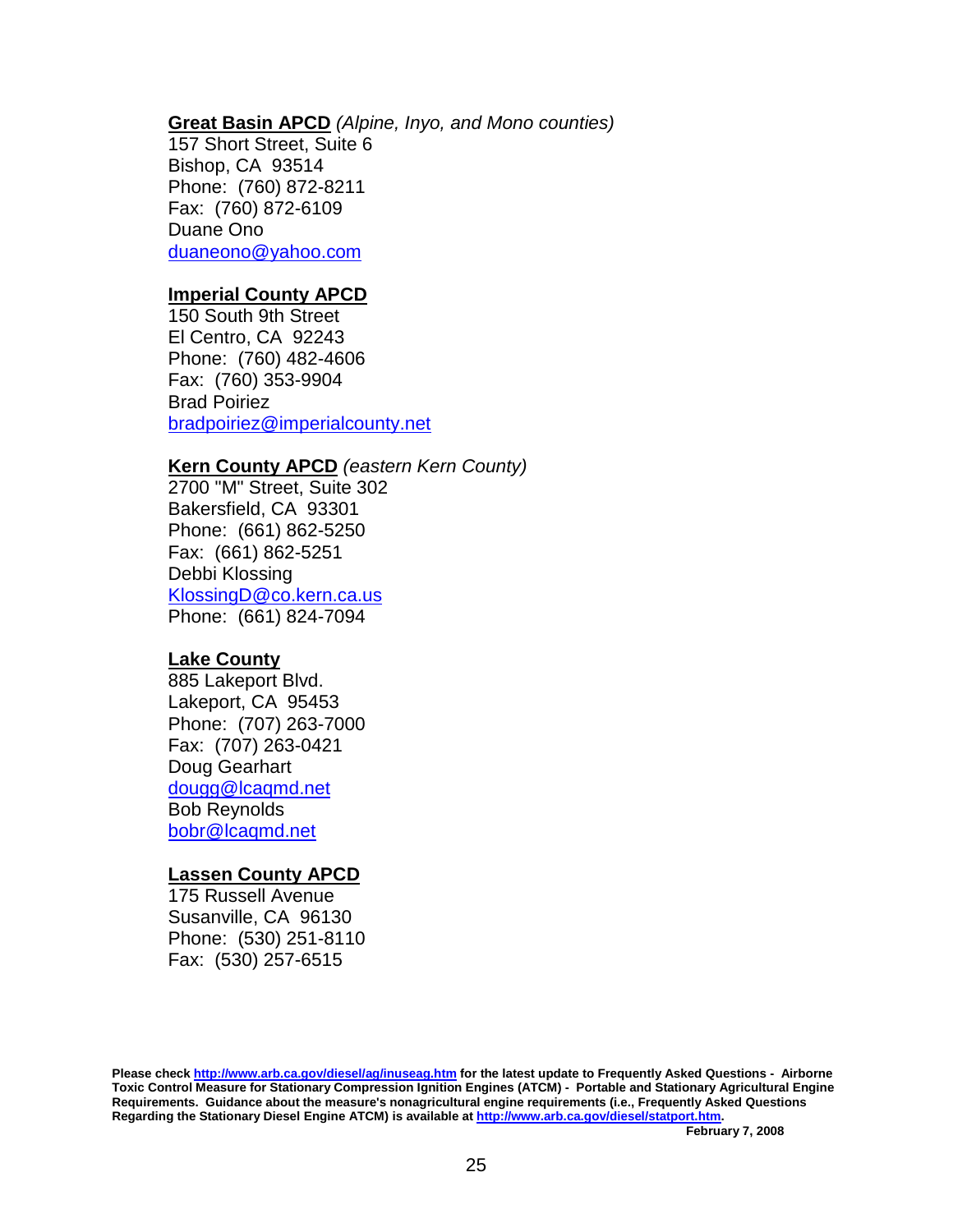# **Mariposa County APCD**

 Mariposa, CA 95338 Phone: (209) 966-2220 P.O. Box 5 Fax: (209) 966-8248

### **Mendocino County APCD**

 Ukiah, Ca 95482 Phone: (707) 463-4354 Christopher D. Brown, MA, AICP 306 E. Gobbi Street Fax. (707) 463-5707 Air Pollution Control Officer

# **Modoc County APCD**

 Alturas, CA 96101 Phone: (530) 233-6419 202 West 4th Street Fax: (530) 233-5542

### **Mojave Desert AQMD** (northern San Bernardino and eastern Riverside

 14306 Park Avenue Victorville, CA 92392 Phone: (661) 723-8070 Christian Anderson - Alternate counties) Fax: (661) 723-3450 Bret Banks – Primary [bbanks@avaqmd.ca.gov](mailto:bbanks@avaqmd.ca.gov) [canderson@avaqmd.ca.gov](mailto:canderson@avaqmd.ca.gov) 

### **Monterey Bay Unified APCD** (Monterey, San Benito, and Santa Cruz counties)

 24580 Silver Cloud Court Monterey, CA 93940 Phone: (831) 647-9411 Lance Ericksen Fax: (831) 647-8501 [lericksen@mbuapcd.org](mailto:lericksen@mbuapcd.org)

 **Please check <http://www.arb.ca.gov/diesel/ag/inuseag.htm>for the latest update to Frequently Asked Questions - Airborne Toxic Control Measure for Stationary Compression Ignition Engines (ATCM) - Portable and Stationary Agricultural Engine Requirements. Guidance about the measure's nonagricultural engine requirements (i.e., Frequently Asked Questions Regarding the Stationary Diesel Engine ATCM) is available at<http://www.arb.ca.gov/diesel/statport.htm>.**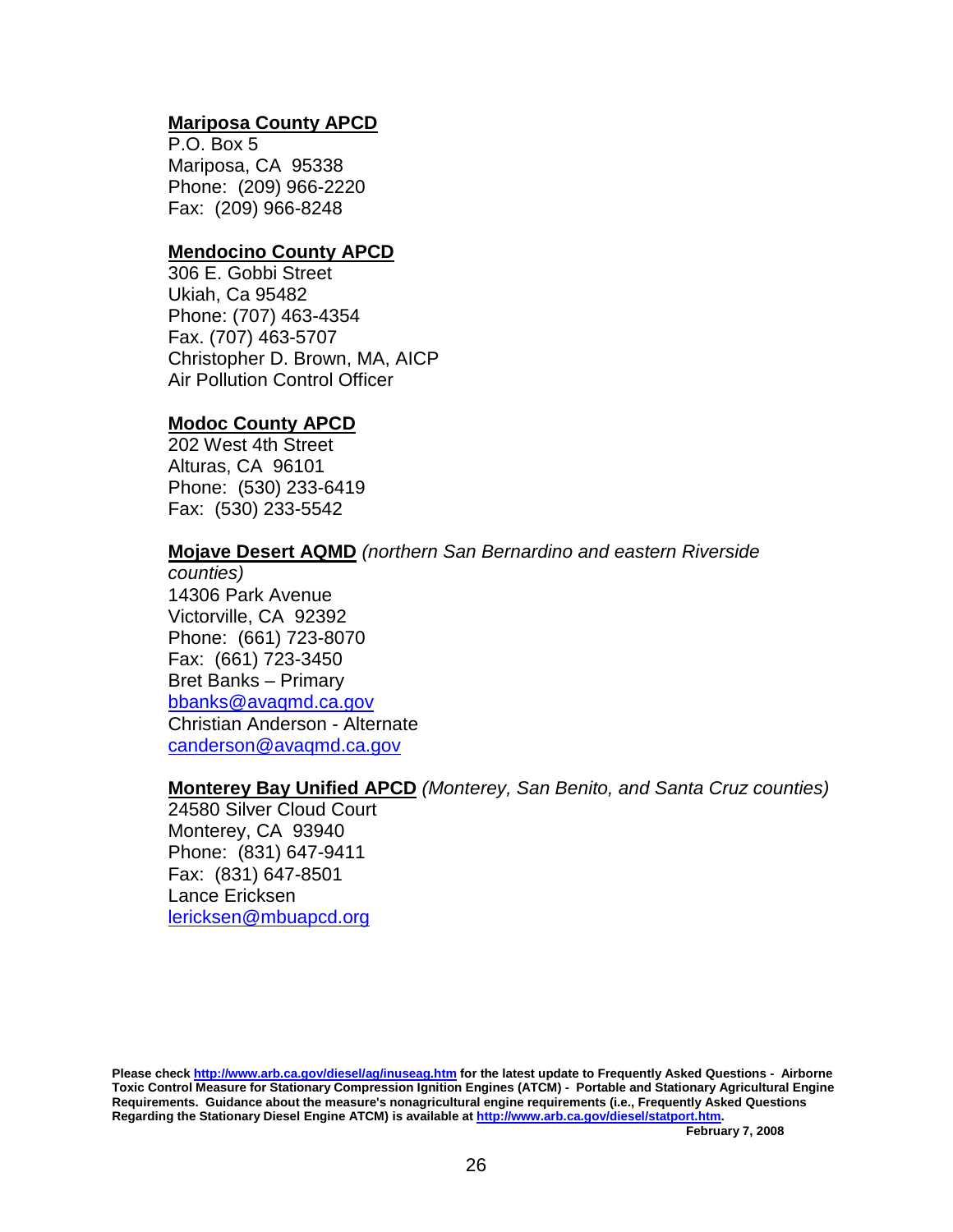# **North Coast Unified AQMD** (Del Norte, Humboldt, and Trinity counties)

 Eureka, CA 95501 Phone: (707) 443-3093 Brian Wilson 2300 Myrtle Avenue Fax: (707) 443-3099 [bwilson@ncuaqmd.org](mailto:bwilson@ncuaqmd.org)

### **Northern Sierra AQMD** (Nevada, Plumas, and Sierra counties)

 Grass Valley, CA 95945 Phone: (530) 274-9360 200 Litton Drive, Suite 320 P.O. Box 2509 Fax: (530) 274-7546 Joe Fish [joe@myairdistrict.com](mailto:joe@myairdistrict.com)

### **Northern Sonoma County APCD**

 Healdsburg, CA 95448 Phone: (707) 433-5911 150 Matheson Street Fax: (707) 433-4823 Alex Saschin [nsc@sonic.net](mailto:nsc@sonic.net) 

# **Placer County APCD**

 Auburn, CA 95603 Phone: (530) 745-2330 Phone: (530) 745-2336 3091 County Center Drive, Suite 240 Fax: (530) 745-2373 Don Duffy [dduffy@placer.ca.gov](mailto:dduffy@placer.ca.gov)

# **Sacramento Metropolitan AQMD** (Sacramento County)

 Sacramento, CA 94814-1908 Phone: (916) 874-4860 or (916) 874-4800 David Gross – Primary Jorge DeGuzman -- Permitting 777 12th Street, 3rd Floor Fax: (916) 874-4899 [dgrose@airquality.org](mailto:dgrose@airquality.org) Mark Loutzenhiser – Alternate [mloutzenhiser@airquality.org](mailto:mloutzenhiser@airquality.org) 

 **Please check <http://www.arb.ca.gov/diesel/ag/inuseag.htm>for the latest update to Frequently Asked Questions - Airborne Toxic Control Measure for Stationary Compression Ignition Engines (ATCM) - Portable and Stationary Agricultural Engine Requirements. Guidance about the measure's nonagricultural engine requirements (i.e., Frequently Asked Questions Regarding the Stationary Diesel Engine ATCM) is available at<http://www.arb.ca.gov/diesel/statport.htm>.**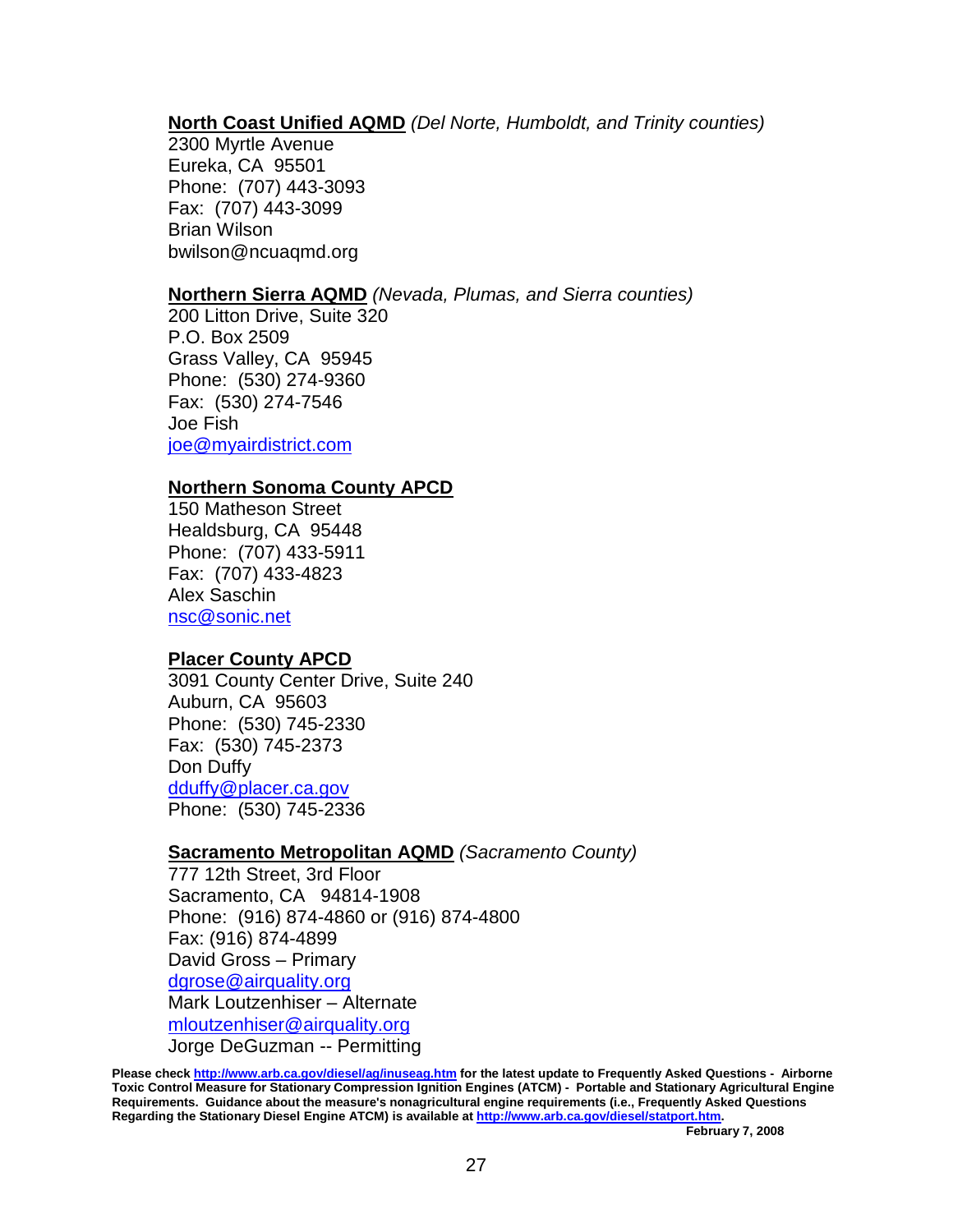# **San Diego County APCD**

 10124 Old Grove Road Phone: (858) 586-2600 San Diego, CA 92131 Fax: (858) 586-2701 Cara Bandera cara.bandera@sdcounty.ca.gov

# **San Joaquin Valley Unified APCD** (Fresno, Kings, Madera, Merced,

San Joaquin, Stanislaus, Tulare, and western Kern counties)

 Fresno, CA 93726 Phone: (559) 230-6000 1990 E. Gettysburg Fax: (559) 230-6061

# **San Luis Obispo County APCD**

 3433 Roberto Court Phone: (805) 781-5912 Phone: (805) 781-5756 San Luis Obispo, CA 93401 Fax: (805) 781-1002 Paul Reitz

### **Santa Barbara County APCD**

 Santa Barbara, CA 93110 Phone: (805) 961-8800 Phone: (805) 961-8821 260 North San Antonio Road, Suite A Fax: (985) 961-8801 Mike Goldman

### **Shasta County AQMD**

 1855 Placer Street, Suite 101 Redding, CA 96001 Phone: (530) 225-5789 Fax: (530) 225-5807 Donal Jonio Phone: (530) 225-5236 [djonio@co.shasta.ca.us](mailto:djonio@co.shasta.ca.us) 

 **Please check <http://www.arb.ca.gov/diesel/ag/inuseag.htm>for the latest update to Frequently Asked Questions - Airborne Toxic Control Measure for Stationary Compression Ignition Engines (ATCM) - Portable and Stationary Agricultural Engine Requirements. Guidance about the measure's nonagricultural engine requirements (i.e., Frequently Asked Questions Regarding the Stationary Diesel Engine ATCM) is available at<http://www.arb.ca.gov/diesel/statport.htm>.**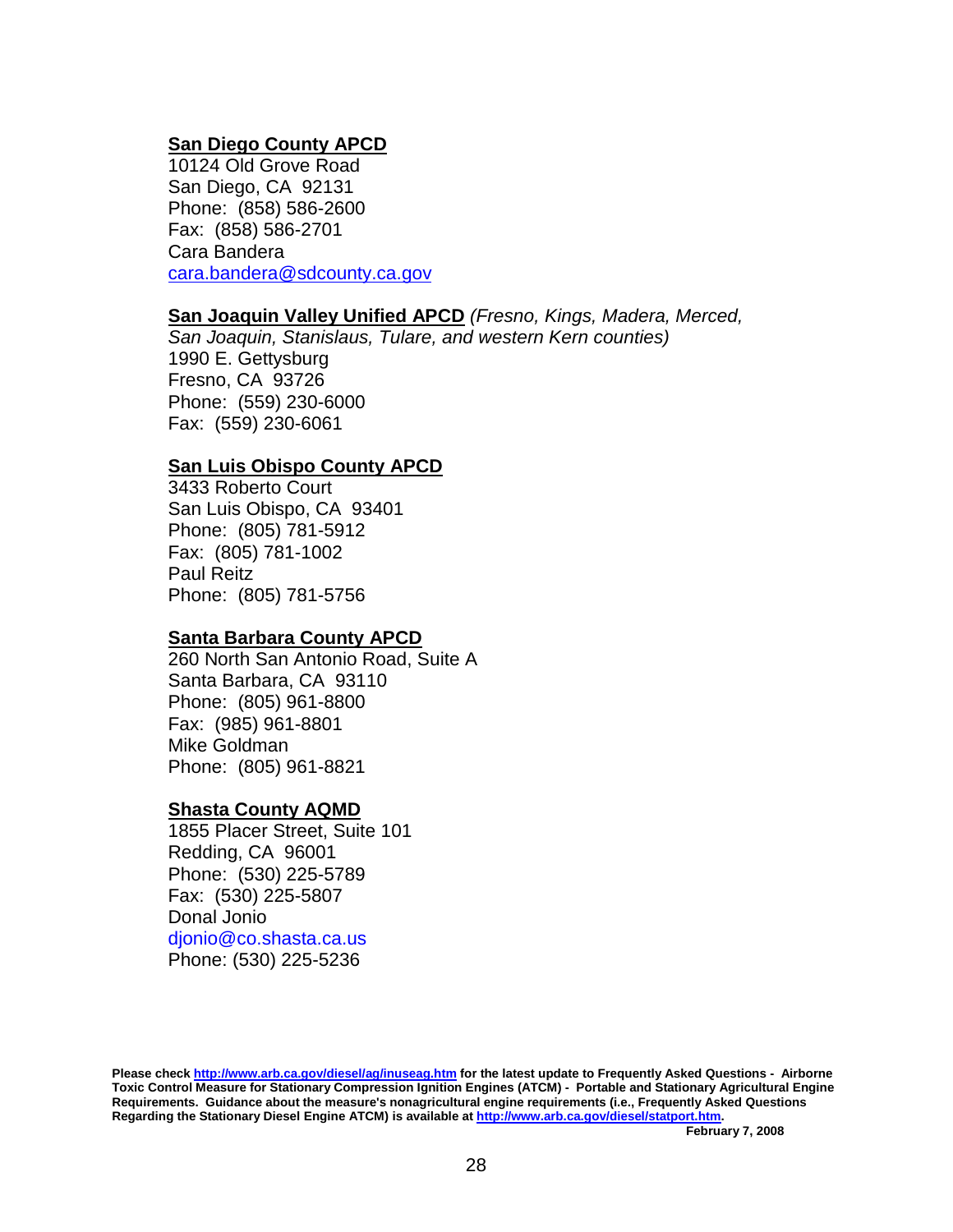### **Siskiyou County APCD**

 525 South Foothill Drive Yreka, CA 96097 Phone: (530) 841-4029 Fax: (530) 842-6690

# **South Coast AQMD** (Los Angeles County except for Antelope Valley AQMD,

 Orange, western San Bernardino, and western Riverside counties) 21865 E. Copley Drive Diamond Bar, CA 91765 Phone: (909) 396-2000 William Thompson Fax: (909) 396-3340

[WThompson@aqmd.gov](mailto:WThompson@aqmd.gov) 

### **Tehama County APCD**

 Phone: (530) 527-3717 1750 Walnut Street P.O. Box 8069 Red Bluff, CA 96080 Fax: (530) 527-0959 Joe Sunday [jsunday@tehcoapcd.net](mailto:jsunday@tehcoapcd.net) 

# **Tuolumne County APCD**

 Sonora, CA 95370 Phone: (209) 533-5693 [bsandman@co.tuolumne.ca.us](mailto:bsandman@co.tuolumne.ca.us) 2 South Green Street Fax: (209) 533-5520 Bill Sandman

### **Ventura County APCD**

 Ventura, CA 93003 Phone: (805) 645-1400 669 County Square Drive, 2nd Floor Fax: (805) 645-1444

 **Please check <http://www.arb.ca.gov/diesel/ag/inuseag.htm>for the latest update to Frequently Asked Questions - Airborne Toxic Control Measure for Stationary Compression Ignition Engines (ATCM) - Portable and Stationary Agricultural Engine Requirements. Guidance about the measure's nonagricultural engine requirements (i.e., Frequently Asked Questions Regarding the Stationary Diesel Engine ATCM) is available at<http://www.arb.ca.gov/diesel/statport.htm>.**